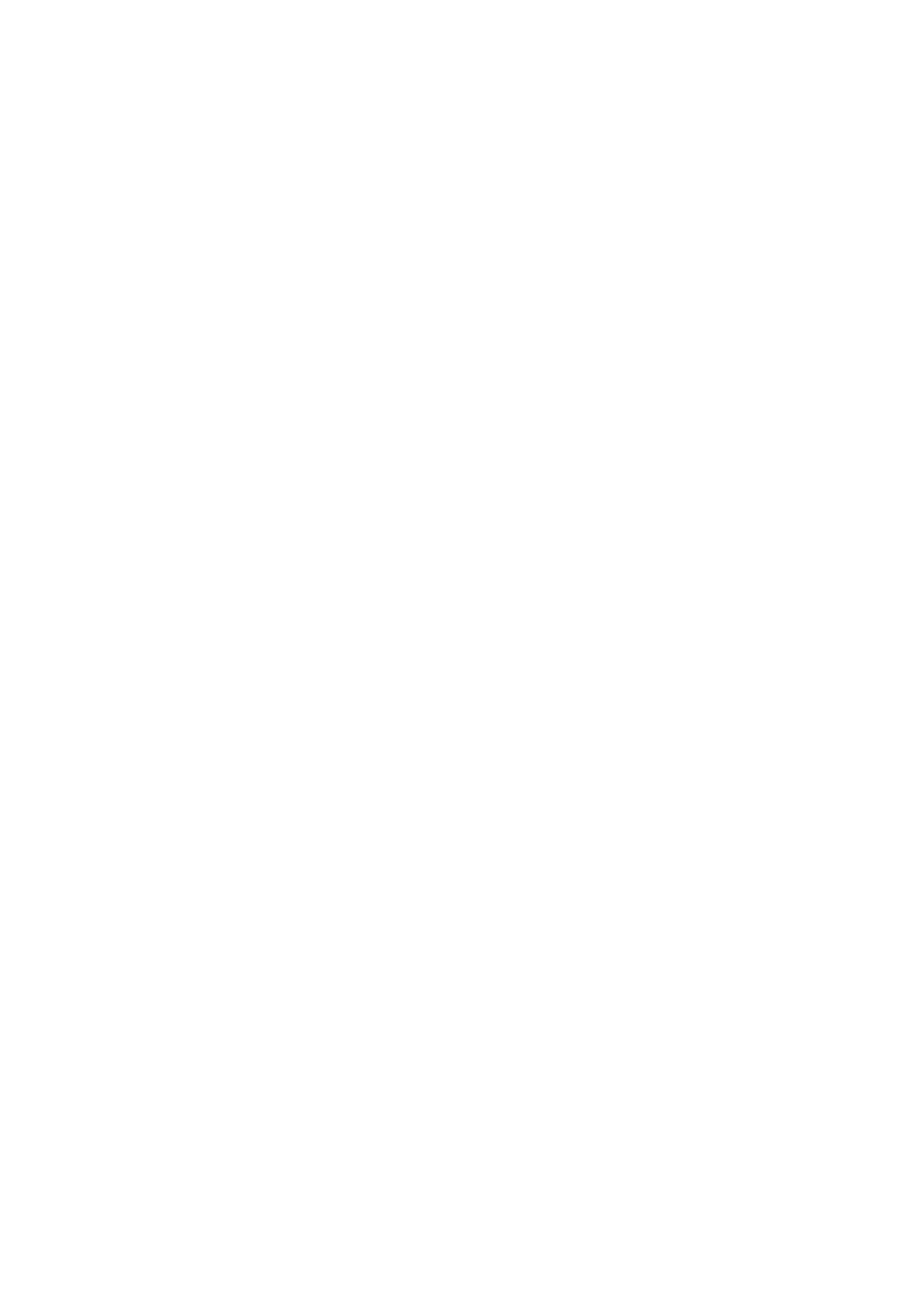

**Queensland** 

# **Education (Queensland College of Teachers) Regulation 2016**

# **Contents**

|                   |                                                                                           | Page |
|-------------------|-------------------------------------------------------------------------------------------|------|
| Part 1            | Preliminary                                                                               |      |
| 1                 |                                                                                           | 3    |
| 2                 |                                                                                           | 3    |
| 3                 |                                                                                           | 3    |
| 4                 | References to a stated number of years of academic study                                  | 3    |
| Part 2            | Registration or permission to teach                                                       |      |
| <b>Division 1</b> | <b>Eligibility for full registration</b>                                                  |      |
| 5                 |                                                                                           | 4    |
| 6                 |                                                                                           | 4    |
| 7                 | Additional requirement for professional practice for full registration                    | 5    |
| <b>Division 2</b> | <b>Eligibility for provisional registration</b>                                           |      |
| 8                 |                                                                                           | 5    |
| 9                 | Additional requirement for professional practice for provisional                          | 5    |
| Division 3        | Eligibility for permission to teach                                                       |      |
| 10                | Additional requirement for professional practice for permission to teach<br>6             |      |
| <b>Division 4</b> | <b>Renewal of full registration</b>                                                       |      |
| 11                | Particular requirements for renewal of full registration                                  | 6    |
| <b>Division 5</b> | <b>Educational programs</b>                                                               |      |
| 12                | Prescribed educational programs                                                           | 6    |
| Part 3            | Requirements for carrying out election of practising teachers for<br>appointment to board |      |
| <b>Division 1</b> | <b>Purpose of part</b>                                                                    |      |
| 13                |                                                                                           | 7    |
| <b>Division 2</b> | Director to conduct election                                                              |      |
| 14                |                                                                                           | 7    |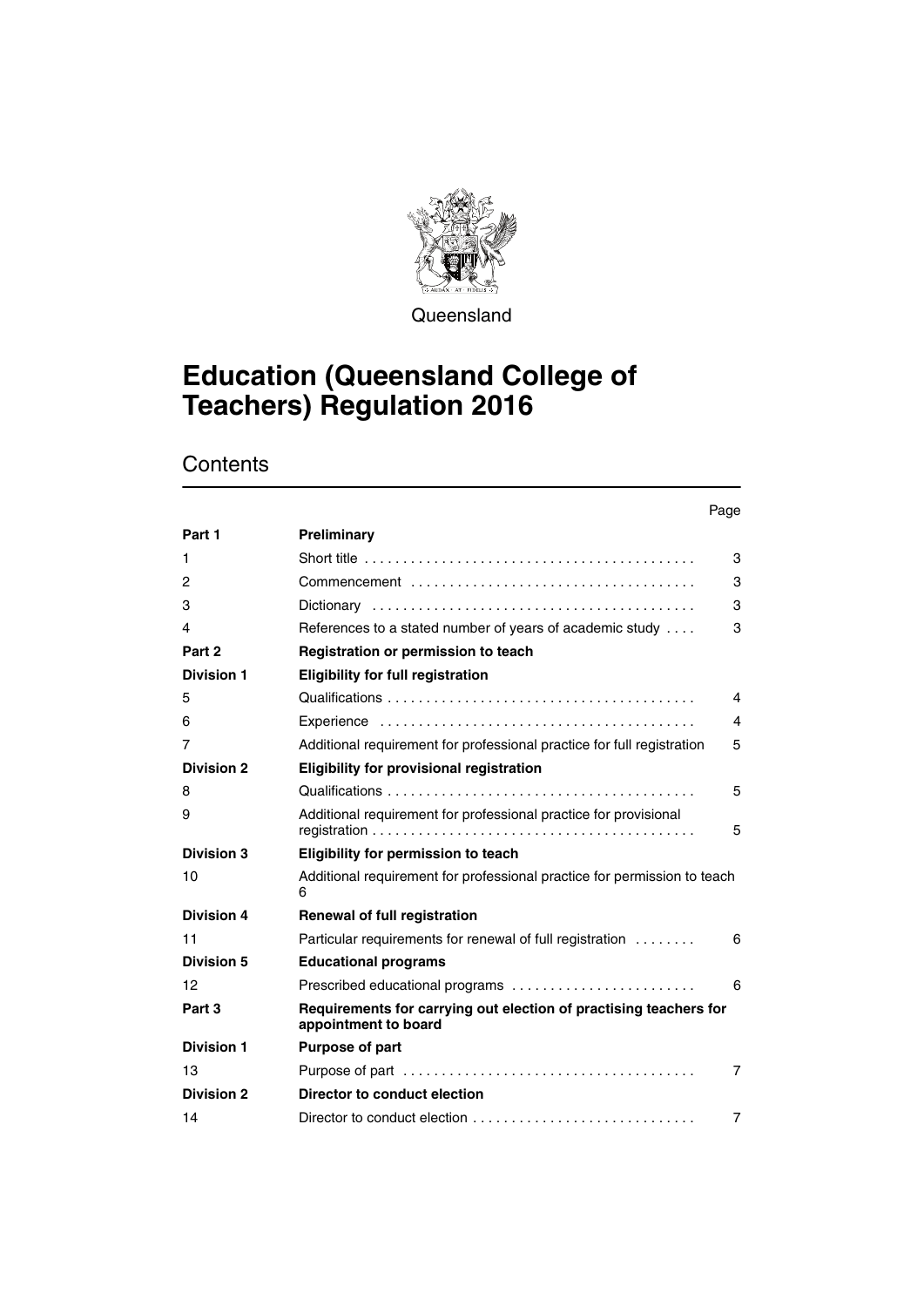#### Education (Queensland College of Teachers) Regulation 2016

#### Contents

| <b>Division 3</b> | <b>Matters before the election</b>                                                                  |    |
|-------------------|-----------------------------------------------------------------------------------------------------|----|
| 15                |                                                                                                     | 8  |
| 16                |                                                                                                     | 8  |
| 17                | Notice of election and of right to nominate candidates                                              | 8  |
| 18                |                                                                                                     | 9  |
| 19                | Form of nominations and time within which nominations may be given 9                                |    |
| <b>Division 4</b> | When no vote is needed                                                                              |    |
| 20                | If only 1 or 2 State schools candidates                                                             | 10 |
| 21                | If only 1 non-State schools candidate                                                               | 10 |
| <b>Division 5</b> | If a vote is needed                                                                                 |    |
| 22                |                                                                                                     | 11 |
| 23                | Order of candidate's names on ballot                                                                | 11 |
| 24                |                                                                                                     | 11 |
| 25                | Notice of election day and election time and how to cast a vote.                                    | 12 |
| 26                |                                                                                                     | 12 |
| 27                |                                                                                                     | 13 |
| 28                | Director's duty about integrity and security of voting system                                       | 13 |
| 29                |                                                                                                     | 13 |
| 30                | Declaration of result of election                                                                   | 14 |
| Division 6        | <b>Other matters</b>                                                                                |    |
| 31                | Election not to be invalid $\ldots, \ldots, \ldots, \ldots, \ldots, \ldots, \ldots, \ldots, \ldots$ | 15 |
| Part 4            | <b>Miscellaneous</b>                                                                                |    |
| 32                | Changes in approved teacher's circumstances to be notified to college<br>16                         |    |
| 33                | National professional standards                                                                     | 16 |
| 34                |                                                                                                     | 16 |
| 35                |                                                                                                     | 17 |
| Part 5            | Repeal                                                                                              |    |
| 36                |                                                                                                     | 17 |
| <b>Schedule 1</b> |                                                                                                     | 18 |
| <b>Schedule 2</b> |                                                                                                     | 19 |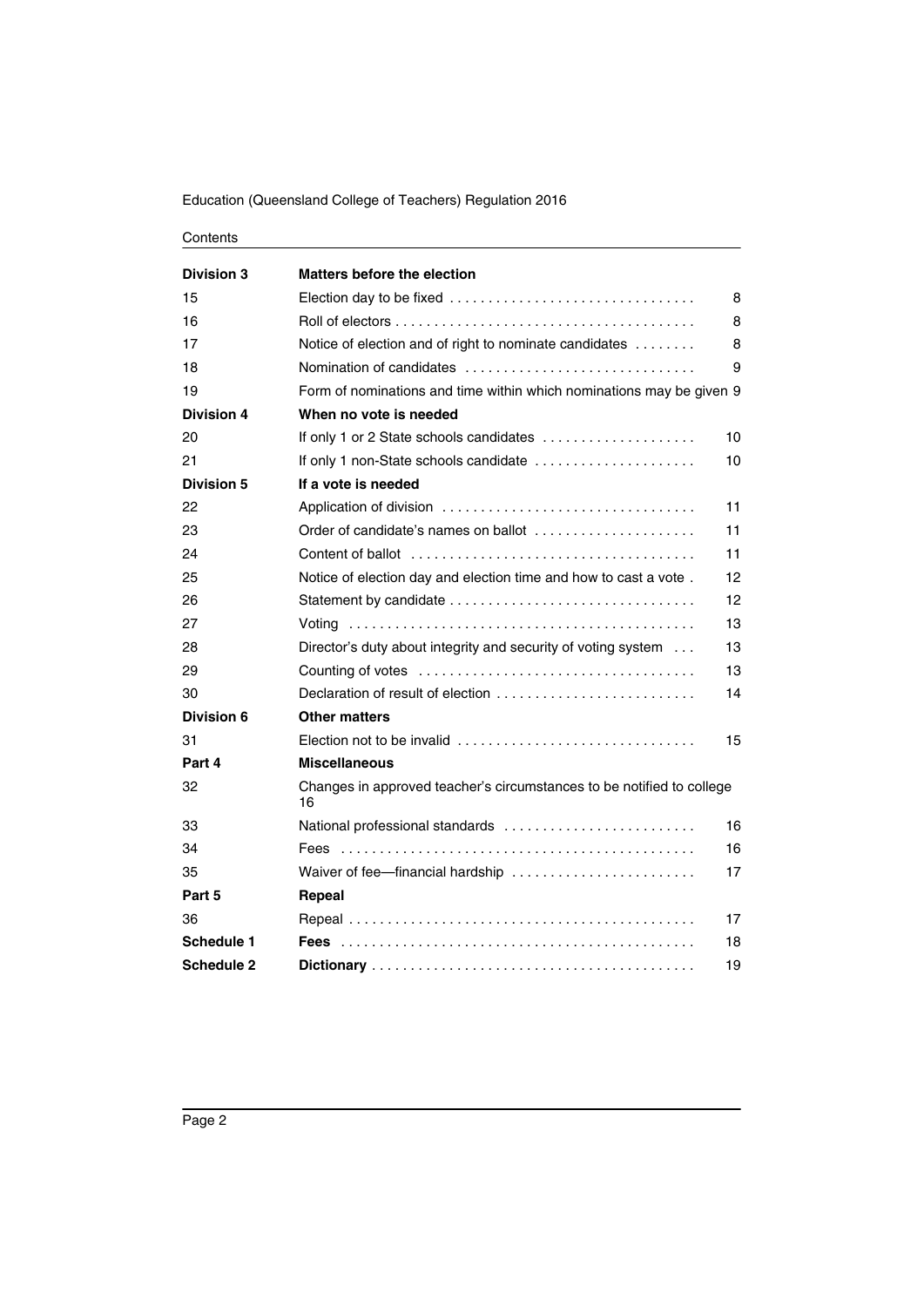# **Education (Queensland College of Teachers) Regulation 2016**

# <span id="page-4-0"></span>**Part 1** Preliminary

### <span id="page-4-2"></span>**1 Short title**

<span id="page-4-3"></span><span id="page-4-1"></span>This regulation may be cited as the *Education (Queensland College of Teachers) Regulation 2016*.

#### <span id="page-4-4"></span>**2 Commencement**

<span id="page-4-7"></span><span id="page-4-5"></span>This regulation commences on 1 January 2017.

#### <span id="page-4-6"></span>**3 Dictionary**

The dictionary in schedule 2 defines particular words used in this regulation.

#### <span id="page-4-9"></span><span id="page-4-8"></span>**4 References to a stated number of years of academic study**

A reference in section 5 or 8 to a stated number of years of academic study—

- (a) is a reference to the stated number of years of full-time academic study; and
- (b) includes a reference to an amount of academic study the college is satisfied is the equivalent of the stated number of years of full-time academic study.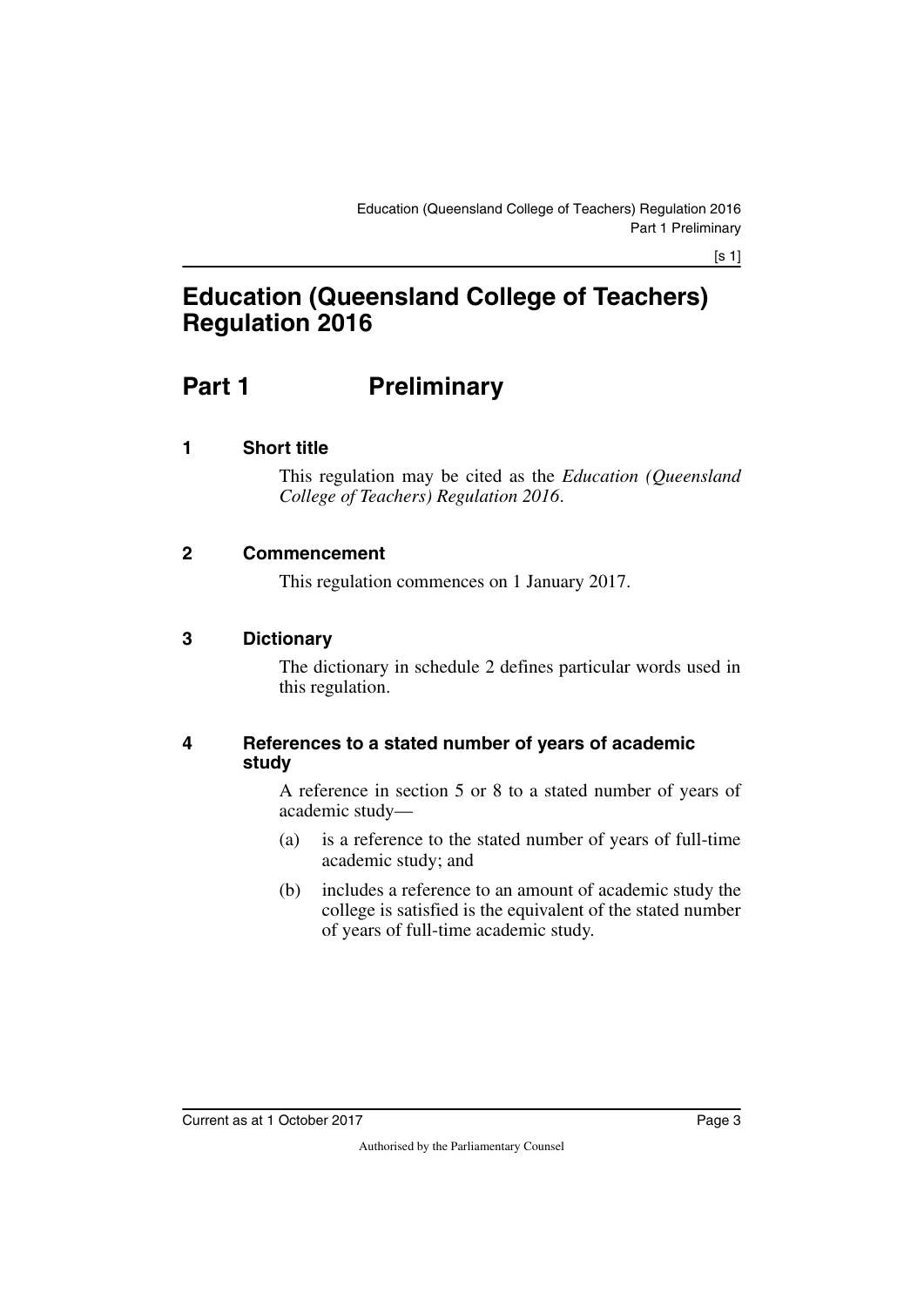<span id="page-5-1"></span><span id="page-5-0"></span>[s 5]

# **Part 2 Registration or permission to teach**

# <span id="page-5-2"></span>**Division 1 Eligibility for full registration**

### <span id="page-5-4"></span>**5 Qualifications**

<span id="page-5-5"></span><span id="page-5-3"></span>For section  $8(1)(a)(i)$  of the Act, the prescribed qualification for full registration is successful completion of—

- (a) a course of preservice teacher education consisting of at least 4 years academic study, including professional studies that are at least 1 year of academic study; or
- (b) a graduate course of preservice teacher education consisting of professional studies that are at least 1 year of academic study; or
- (c) another course of teacher education, provided by a higher education institution, that the college is satisfied is the equivalent of a course mentioned in paragraph (a) or  $(b)$ .

### <span id="page-5-6"></span>**6 Experience**

- <span id="page-5-7"></span>(1) For section  $8(1)(a)(i)$  of the Act, the prescribed experience for full registration is—
	- (a) successful completion of 1 year of duties as a teacher at a school; or
	- (b) other experience the college is satisfied is the equivalent of successful completion of 1 year of duties as a teacher at a school.
- (2) For subsection (1), the college may be satisfied a person has the prescribed experience if the college receives notice of the experience from—
	- (a) the principal of the school at which the teaching was carried out; or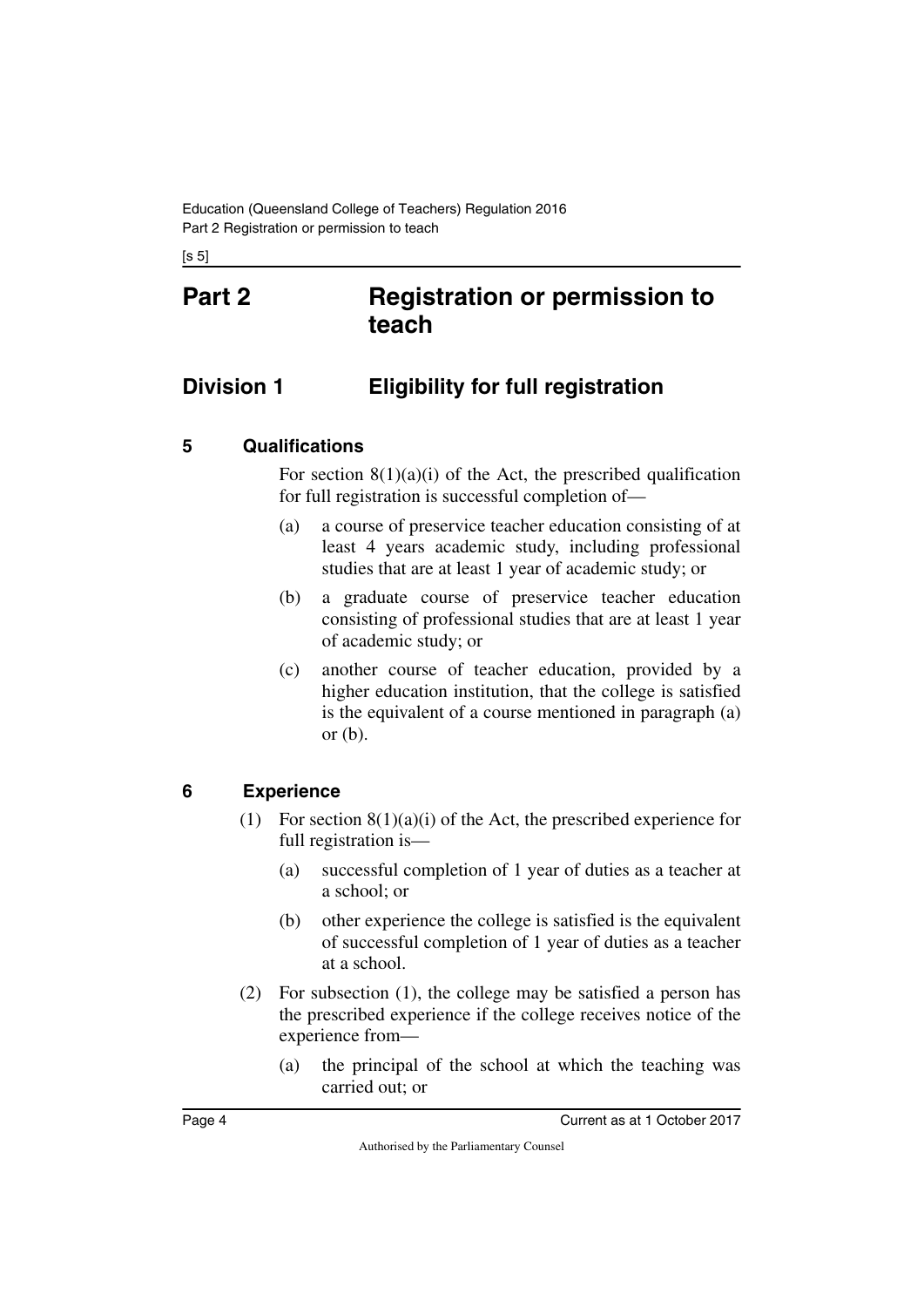[s 7]

(b) another person the college considers can adequately inform the college about the teaching or other experience.

#### <span id="page-6-1"></span><span id="page-6-0"></span>**7 Additional requirement for professional practice for full registration**

<span id="page-6-3"></span>For section 8(1)(d) of the Act, the prescribed requirement for professional practice for full registration is the ability to communicate in spoken and written English at a professional level with students, parents, teachers and other persons.

# <span id="page-6-2"></span>**Division 2 Eligibility for provisional registration**

### <span id="page-6-4"></span>**8 Qualifications**

<span id="page-6-5"></span>For section  $9(1)(a)(i)$  of the Act, the prescribed qualification for provisional registration is successful completion of—

- (a) a course of preservice teacher education consisting of at least 4 years academic study, including professional studies that are at least 1 year of academic study; or
- (b) a graduate course of preservice teacher education consisting of professional studies that are at least 1 year of academic study; or
- (c) another course of teacher education, provided by a higher education institution, that the college is satisfied is the equivalent of a course mentioned in paragraph (a) or  $(b)$ .

#### <span id="page-6-7"></span><span id="page-6-6"></span>**9 Additional requirement for professional practice for provisional registration**

For section 9(1)(d) of the Act, the prescribed requirement for professional practice for provisional registration is the ability to communicate in spoken and written English at a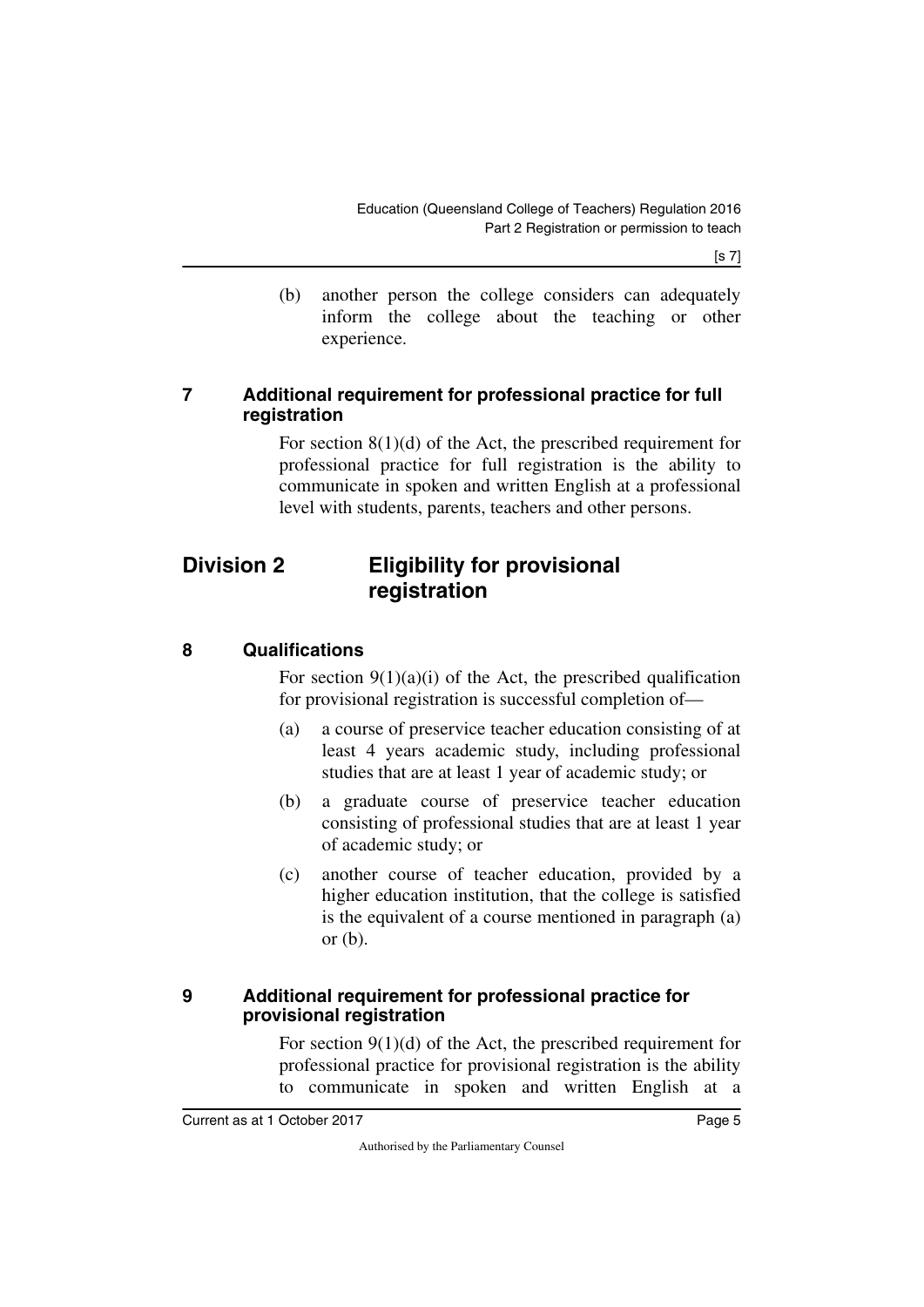[s 10]

<span id="page-7-1"></span>professional level with students, parents, teachers and other persons.

# <span id="page-7-0"></span>**Division 3 Eligibility for permission to teach**

#### <span id="page-7-3"></span><span id="page-7-2"></span>**10 Additional requirement for professional practice for permission to teach**

<span id="page-7-5"></span>For section 10(1)(d) of the Act, the prescribed requirement for professional practice for permission to teach is the ability to communicate in spoken and written English at a professional level with students, parents, teachers and other persons.

# <span id="page-7-4"></span>**Division 4 Renewal of full registration**

#### <span id="page-7-6"></span>**11 Particular requirements for renewal of full registration**

- <span id="page-7-7"></span>(1) For section  $29(2)(c)(i)(A)$  and  $(ii)(A)$  of the Act, the prescribed duration is 6 months.
- <span id="page-7-9"></span>(2) For section  $29(2)(c)(i)(B)$  and  $(ii)(B)$  of the Act, the prescribed period is 5 years immediately before the day a teacher's full registration ends.

# <span id="page-7-8"></span>**Division 5 Educational programs**

#### <span id="page-7-10"></span>**12 Prescribed educational programs**

- <span id="page-7-11"></span>(1) For the Act, schedule 3, definition *teacher*, paragraph (a)(ii), each of the following educational programs is prescribed—
	- (a) an educational program based on the Australian curriculum;
	- (b) an educational program based on a syllabus developed, purchased or revised by the Queensland Curriculum and Assessment Authority under the curriculum and assessment Act;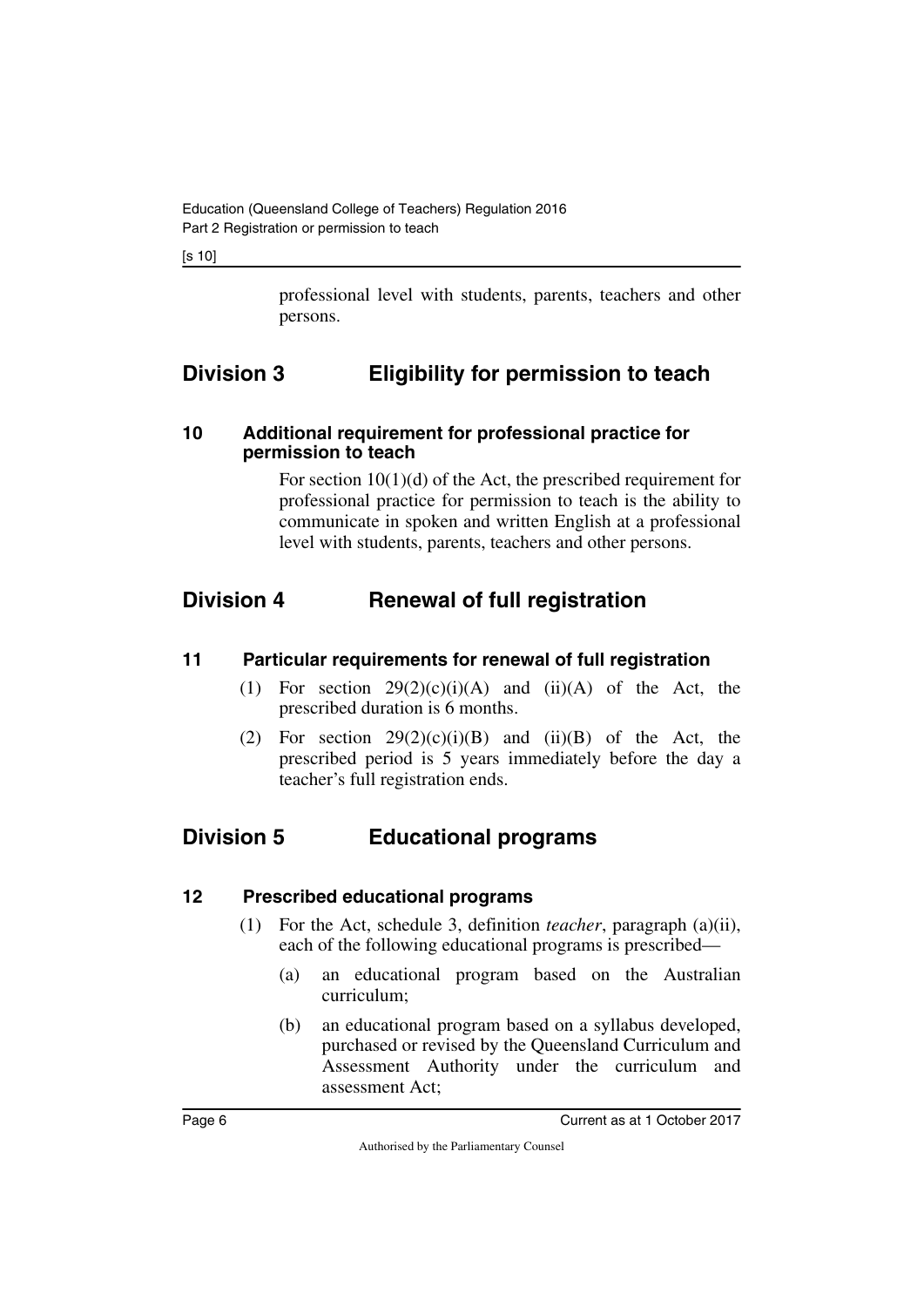[s 13]

- (c) an educational program based on a kindergarten guideline developed, purchased and revised, or accredited by the Queensland Curriculum and Assessment Authority under the curriculum and assessment Act.
- (2) In this section—

*Australian curriculum* see the curriculum and assessment Act, schedule 1.

*curriculum and assessment Act* means the *Education (Queensland Curriculum and Assessment Authority) Act 2014*.

<span id="page-8-1"></span>*kindergarten guideline* see the curriculum and assessment Act, schedule 1.

# <span id="page-8-0"></span>**Part 3 Requirements for carrying out election of practising teachers for appointment to board**

# <span id="page-8-2"></span>**Division 1 Purpose of part**

<span id="page-8-4"></span>**13 Purpose of part**

<span id="page-8-7"></span><span id="page-8-5"></span><span id="page-8-3"></span>This part states, for section 240(2) of the Act, the requirements for carrying out an election (a *board member election*) of practising teachers for appointment as members of the board under section  $239(1)(i)$  of the Act.

# <span id="page-8-6"></span>**Division 2 Director to conduct election**

#### <span id="page-8-8"></span>**14 Director to conduct election**

<span id="page-8-9"></span>The director must conduct the board member election, but the day for the election must be fixed by the board under section 15.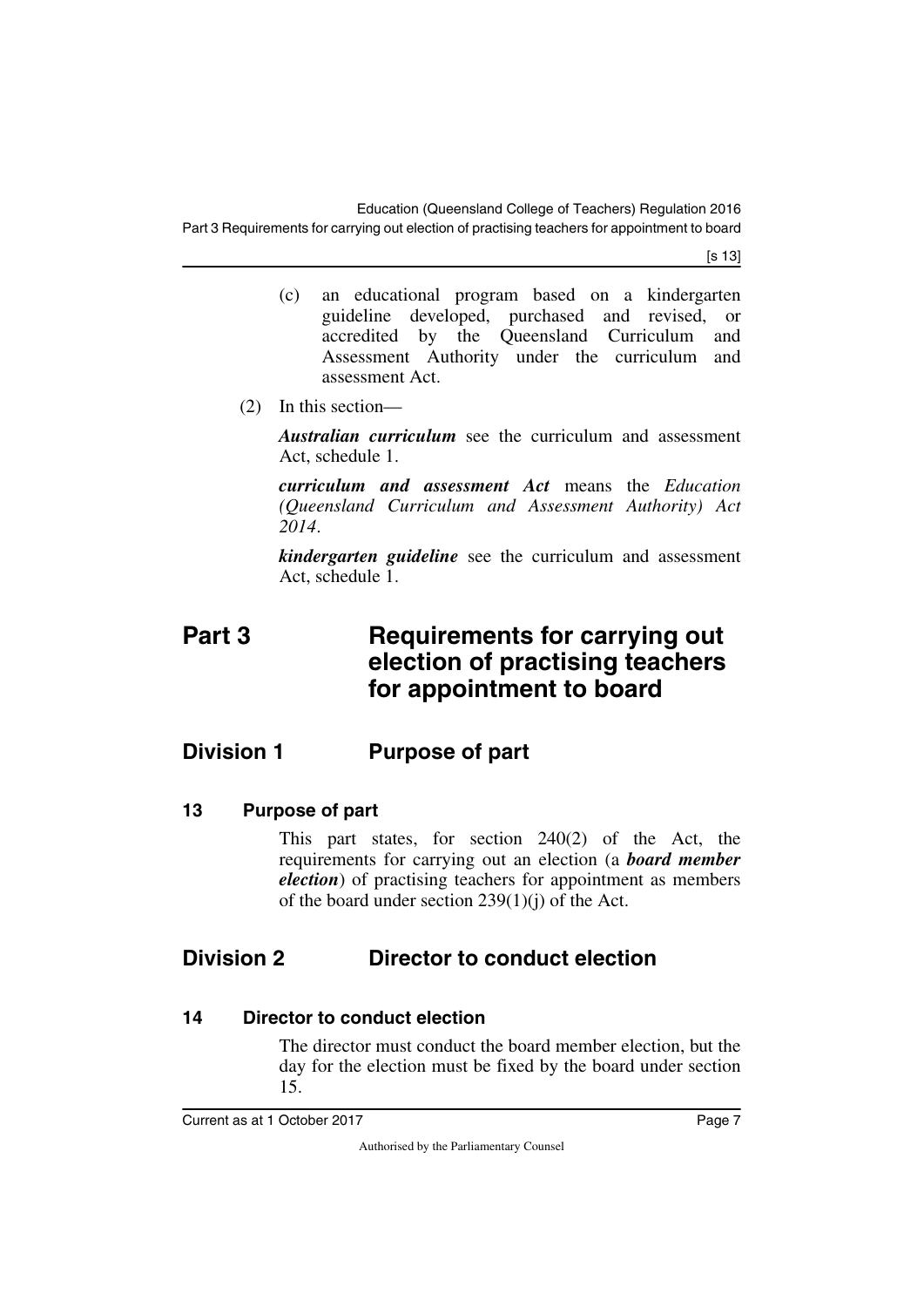[s 15]

# <span id="page-9-0"></span>**Division 3 Matters before the election**

### <span id="page-9-2"></span>**15 Election day to be fixed**

- <span id="page-9-3"></span><span id="page-9-1"></span>(1) The board must fix, as the election day for the board member election, a day at least 45 days before the end of the term of appointment of the elected members of the board.
- (2) In this section—

*elected members of the board* means the board members elected for section 239(1)(j) of the Act.

### <span id="page-9-4"></span>**16 Roll of electors**

<span id="page-9-5"></span>The director must prepare a roll (the *roll of electors*) of persons (each an *elector*) who are registered teachers on the day the notice of election is published.

### <span id="page-9-6"></span>**17 Notice of election and of right to nominate candidates**

- <span id="page-9-7"></span>(1) The director must publish a notice (the *notice of election*) that contains information about the board member election, including—
	- (a) the election day; and
	- (b) the final day (the *final nomination day*) for the receipt of nominations of candidates for the election.
- (2) The final nomination day must be—
	- (a) at least 10 days after the day the notice of election is published; and
	- (b) at least 21 days before the election day.
- (3) The director must publish the notice of election in a way the director reasonably considers will, or is likely to, bring the notice to the attention of all electors.

*Example—*

publication in an appropriate newsletter, by email to electors or on the college's website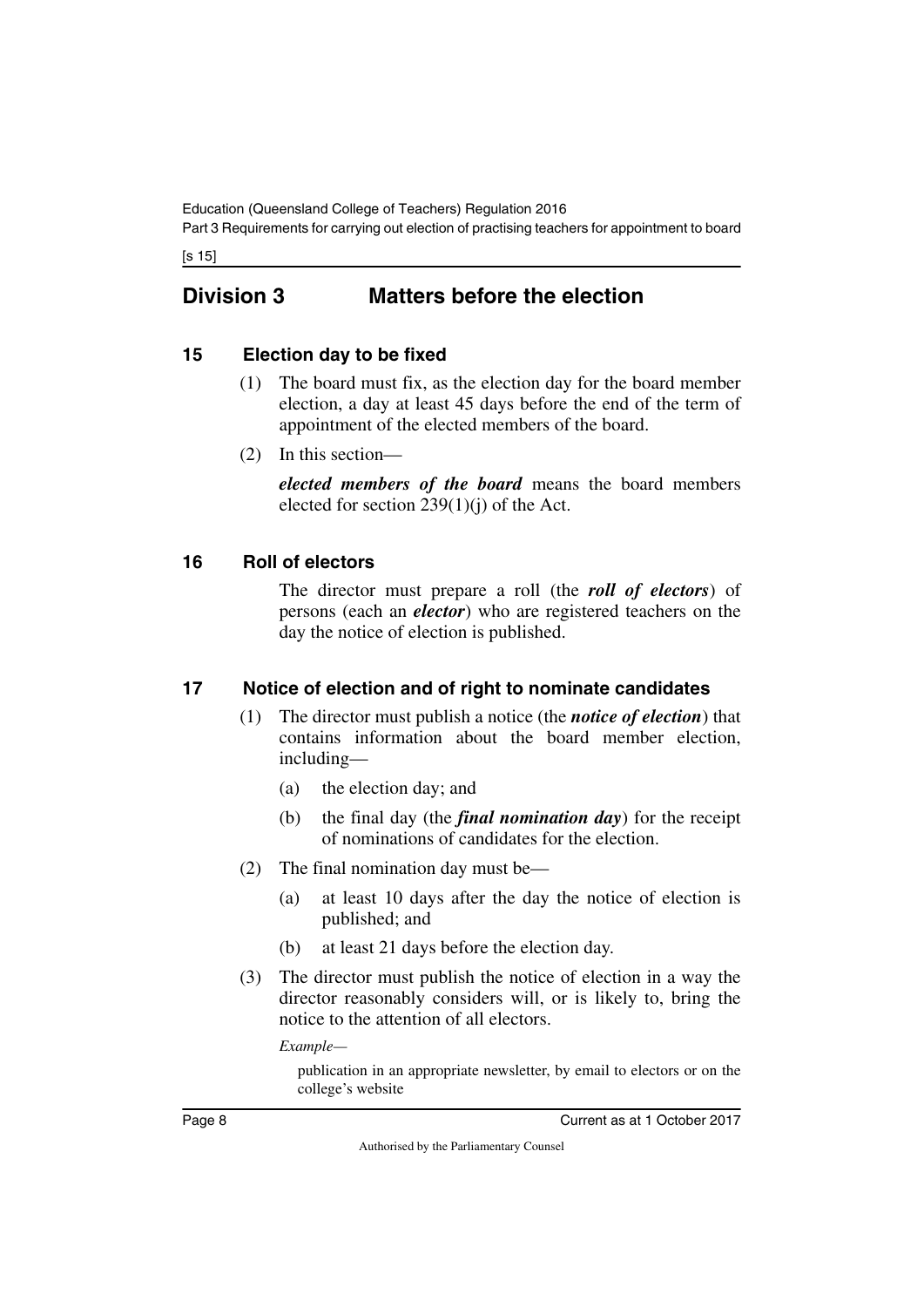## <span id="page-10-0"></span>**18 Nomination of candidates**

- <span id="page-10-1"></span>(1) A practising teacher may be nominated as a candidate for the board member election if—
	- (a) the practising teacher's name is on the roll of electors; and
	- (b) the teacher is nominated as a candidate by 6 registered teachers (other than the practising teacher) whose names are also on the roll of electors.
- (2) However, the practising teacher can not be nominated as both a State schools candidate and as a non-State schools candidate for the election.

#### <span id="page-10-2"></span>**19 Form of nominations and time within which nominations may be given**

- <span id="page-10-3"></span>(1) A nomination of a candidate for the board member election must be written and signed by—
	- (a) the candidate as accepting the nomination; and
	- (b) the 6 registered teachers making the nomination.
- (2) The nomination must be given to the director before 4.00p.m. on the final nomination day for the election.
- (3) A candidate for the election may withdraw the candidate's acceptance of the candidate's nomination before 4.00p.m. on the final nomination day by giving the director a written notice withdrawing the acceptance.
- (4) If the director becomes aware of the death of a candidate for the election before any ballots are made available by the director to voters for the election, the director may cancel the nomination of the candidate.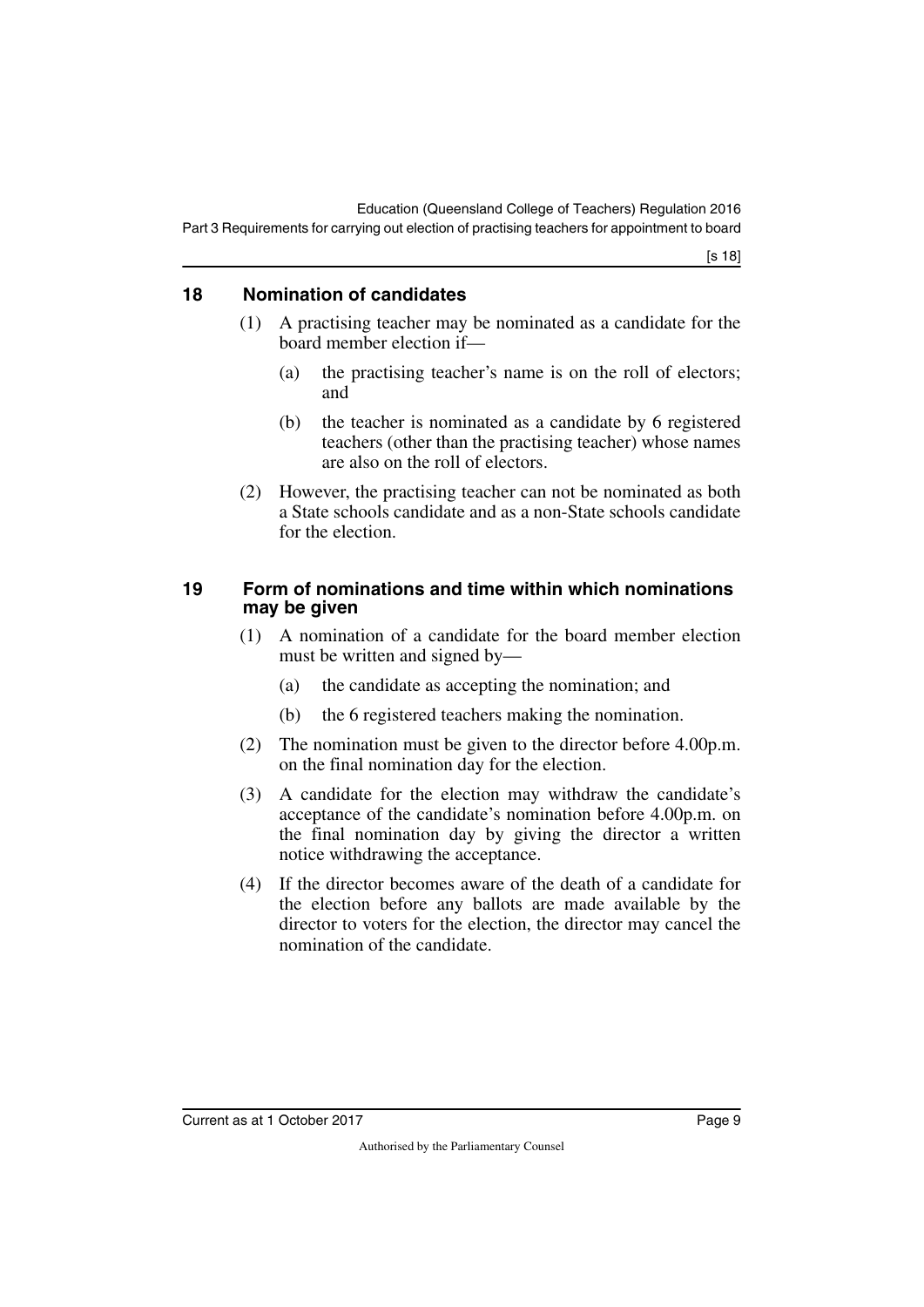[s 20]

# <span id="page-11-0"></span>**Division 4 When no vote is needed**

### <span id="page-11-2"></span>**20 If only 1 or 2 State schools candidates**

- <span id="page-11-3"></span><span id="page-11-1"></span>(1) This section applies if there are no more than 2 State schools candidates for the board member election.
- (2) The director need not conduct a vote for the election of the State schools members.
- (3) The candidates are taken to have been elected unopposed.
- (4) The director must—
	- (a) declare the candidates elected; and
	- (b) give the Minister a notice, signed by the director, stating—
		- (i) the name of each candidate; and
		- (ii) the candidate is elected as a State schools member; and
		- (iii) the day the result of the election is declared.

### <span id="page-11-4"></span>**21 If only 1 non-State schools candidate**

- <span id="page-11-5"></span>(1) This section applies if there is only 1 non-State schools candidate for the board member election.
- (2) The director need not conduct a vote for the election of the non-State schools member.
- (3) The candidate is taken to have been elected unopposed.
- (4) The director must—
	- (a) declare the candidate elected; and
	- (b) give the Minister a notice, signed by the director, stating—
		- (i) the name of the candidate; and
		- (ii) the candidate is elected as the non-State schools member; and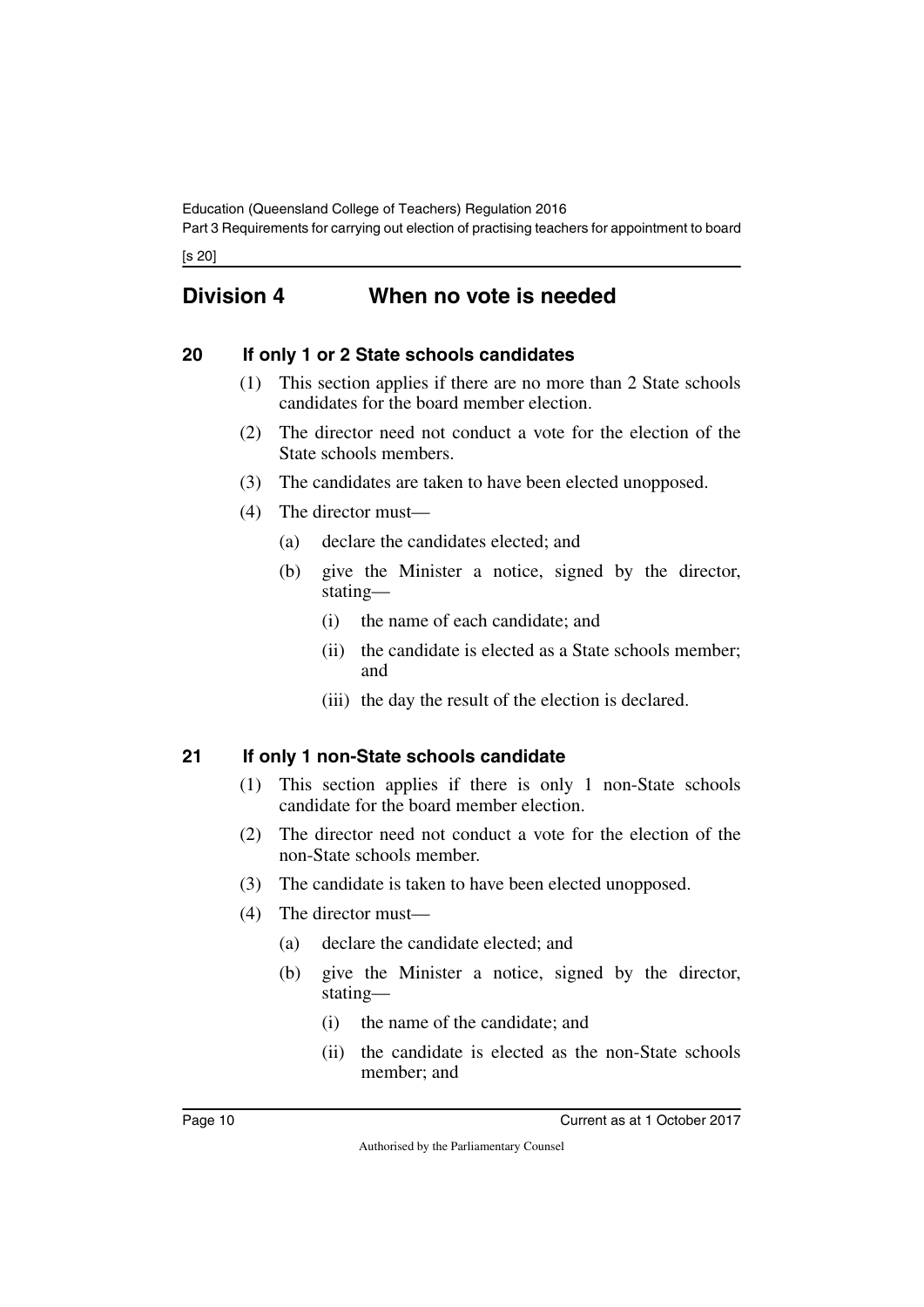<span id="page-12-1"></span>(iii) the day the result of the election is declared.

# <span id="page-12-0"></span>**Division 5 If a vote is needed**

### <span id="page-12-2"></span>**22 Application of division**

<span id="page-12-3"></span>This division applies to the board member election, other than to the extent a vote is not needed because of the operation of section 20 or 21.

### <span id="page-12-4"></span>**23 Order of candidate's names on ballot**

- <span id="page-12-5"></span>(1) As soon as practicable after the final nomination day for the board member election, the director must decide, by lot, the order of the candidate's names on the ballot for the board member election.
- (2) Subsections (3) and (4) apply if a vote is needed for both State schools candidates and non-State schools candidates (each a *ballot group*).
- (3) The names of the candidates for each ballot group must be stated on the ballot separately from the names of the candidates for the other ballot group.
- (4) The names of candidates in a ballot group must be stated on the ballot in the order decided under subsection (1).

# <span id="page-12-6"></span>**24 Content of ballot**

<span id="page-12-7"></span>The ballot for the board member election must state the following—

- (a) the election day and election time;
- (b) the name of each candidate, listed in the order decided under section 23;
- (c) who an elector may vote for under section 27;
- (d) for each candidate, whether the candidate is—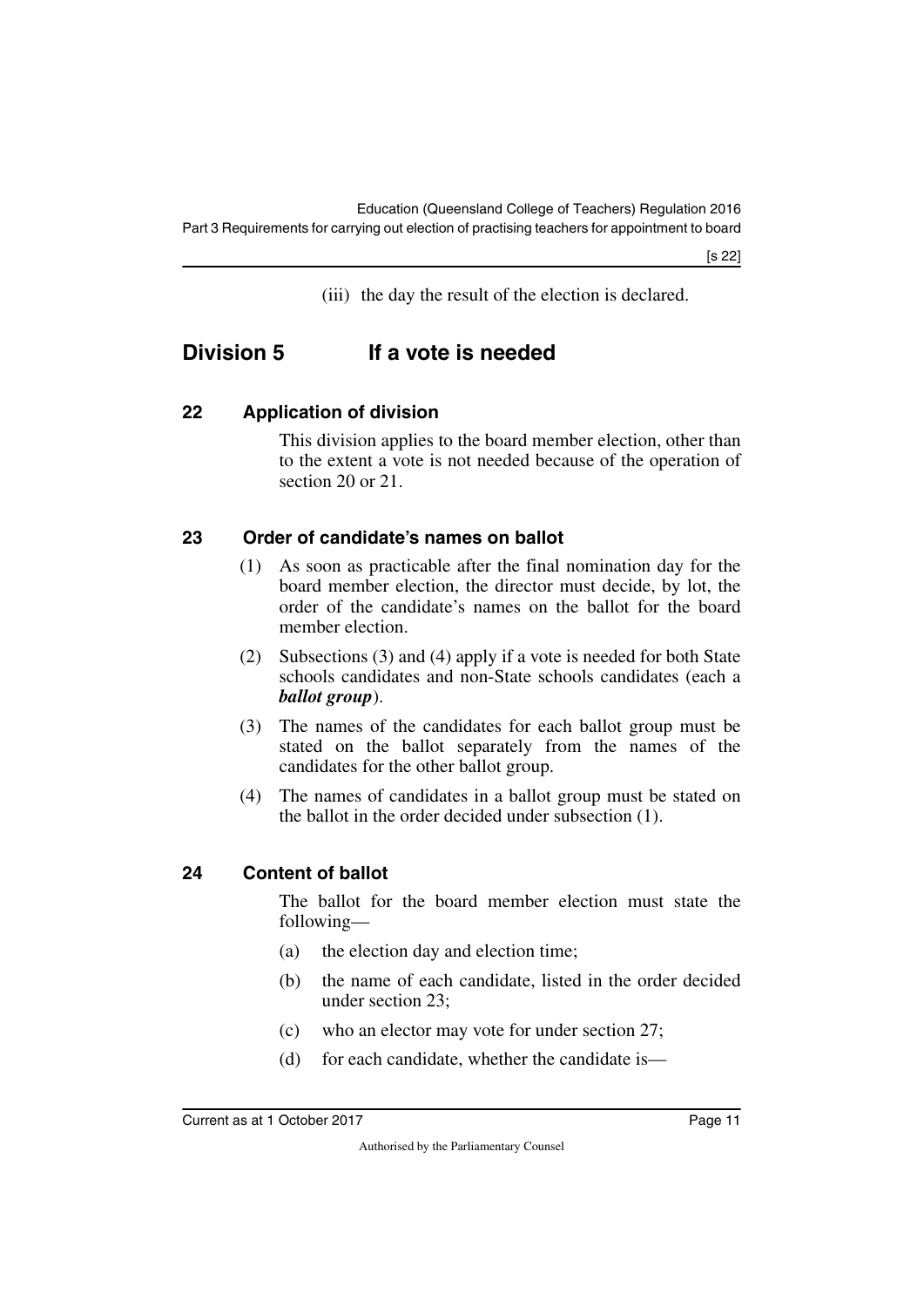Part 3 Requirements for carrying out election of practising teachers for appointment to board

[s 25]

- (i) a State schools candidate; or
- (ii) a non-State schools candidate;
- <span id="page-13-1"></span>(e) instructions about how an elector may cast a vote.

#### <span id="page-13-0"></span>**25 Notice of election day and election time and how to cast a vote**

The director must, at least 21 days before the election day for the board member election, give each elector a written notice stating—

- (a) the election day and election time; and
- (b) instructions about how an elector may cast a vote.

# <span id="page-13-2"></span>**26 Statement by candidate**

- <span id="page-13-3"></span>(1) A candidate for the board member election may prepare a statement, in writing or as an audio or video recording, that—
	- (a) must include the candidate's academic qualifications, current professional position and professional address; and
	- (b) may include other information the candidate considers relevant to the candidate's candidacy.
- (2) The information mentioned in subsection  $(1)(b)$  must—
	- (a) if the statement is written, be not more than 100 words; or
	- (b) if the statement is as an audio or video recording, be not more than 1 minute long.
- (3) If a candidate prepares a statement under this section and gives it to the director before 4.00p.m. on the final nomination day, the director must take action the director reasonably considers will, or is likely to, make the statement accessible to each elector for the election, unless the director has a reasonable excuse.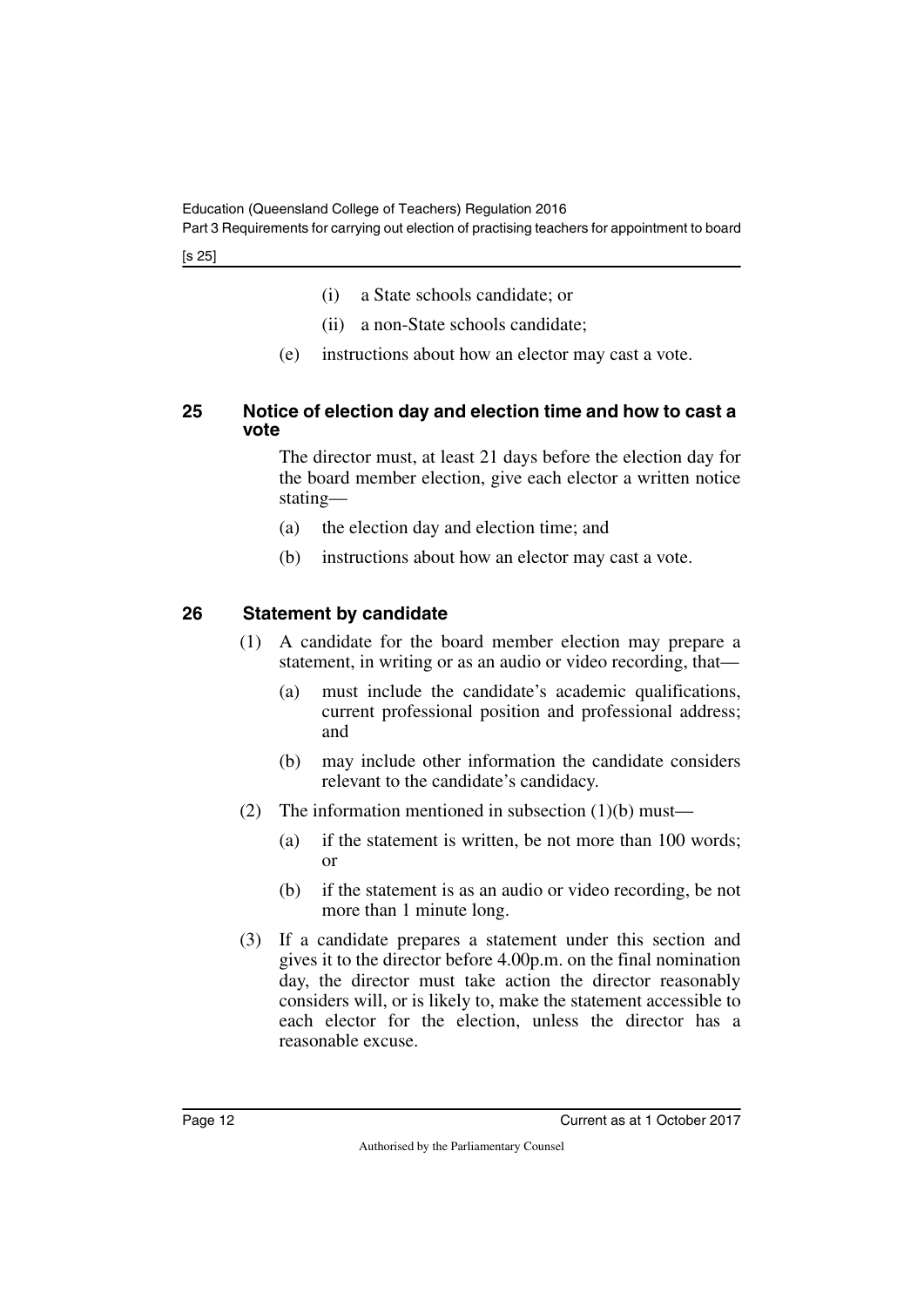*Examples of a reasonable excuse—*

- 1 The director can not take the action due to a circumstance beyond the director's control.
- 2 The statement includes material the director reasonably believes may be unlawful or defamatory.

### <span id="page-14-0"></span>**27 Voting**

- <span id="page-14-1"></span>(1) An elector for the board member election may vote for—
	- (a) if the elector is a registered teacher who identifies himself or herself as affiliated with State schooling—a State schools candidate; or
	- (b) if the elector is a registered teacher who identifies himself or herself as affiliated with non-State schooling—a non-State schools candidate.
- (2) Voting in the election must be done in accordance with the instructions about how an elector may cast a vote stated in the ballot.

### <span id="page-14-3"></span><span id="page-14-2"></span>**28 Director's duty about integrity and security of voting system**

The director must take reasonable steps to ensure the integrity and security of the voting system used for the board member election.

### <span id="page-14-4"></span>**29 Counting of votes**

- <span id="page-14-5"></span>(1) The director must arrange for the votes cast in the board member election to be counted.
- (2) As soon as practicable after the election time on the election day, the director must—
	- (a) accept each formal vote and reject each informal vote; and
	- (b) for each candidate, count and record the number of formal votes cast.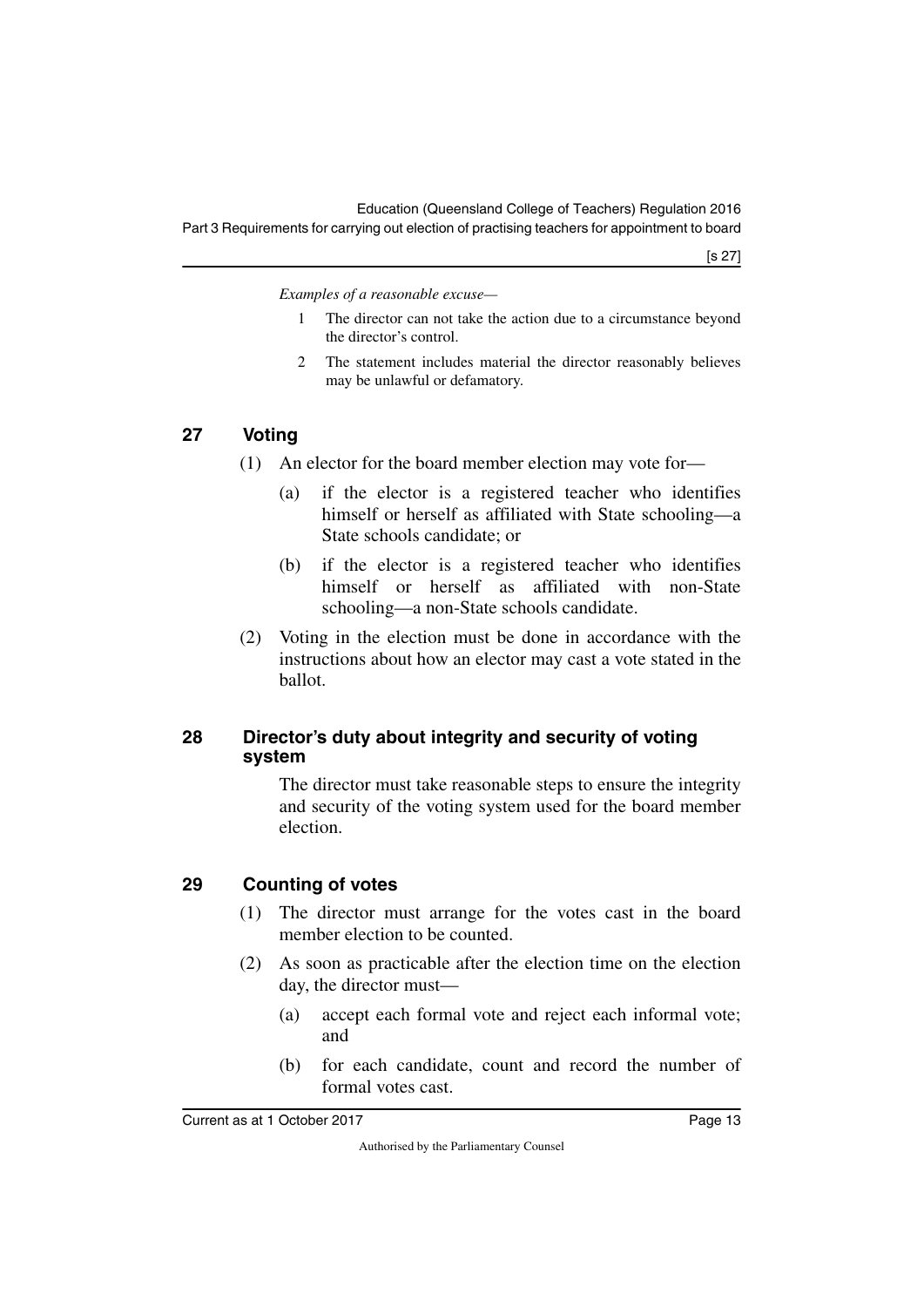[s 30]

- (3) Despite subsection (2)(a), the director may accept an informal vote if the director considers the intention of the voter is clear.
- (4) Also, if the director is not satisfied a voter is an elector for the election, the vote by the voter must not be counted.
- (5) In this section—

*formal vote* means a vote that is cast in accordance with the instructions mentioned in section 27(2).

*informal vote* means a vote that is not cast in accordance with the instructions mentioned in section 27(2).

# <span id="page-15-0"></span>**30 Declaration of result of election**

- <span id="page-15-1"></span>(1) As soon as practicable after the votes for the board member election have been counted, the director must prepare and sign a notice stating—
	- (a) each candidate's name; and
	- (b) for each candidate, the number, in words and figures, of the votes for the candidate; and
	- (c) the following are declared elected—
		- (i) if a vote is needed for State schools candidates—the State schools candidates decided as provided by subsections (2) and (4);
		- (ii) if a vote is needed for non-State schools candidates—the non-State schools candidate decided as provided by subsections (3) and (4); and
	- (d) for each candidate declared elected, whether the candidate is elected as a State schools member or as a non-State schools member; and
	- (e) the day the result of the board member election is declared.
- (2) For subsection  $(1)(c)(i)$ , the 2 State schools candidates with the highest, or highest and next highest number of votes are elected.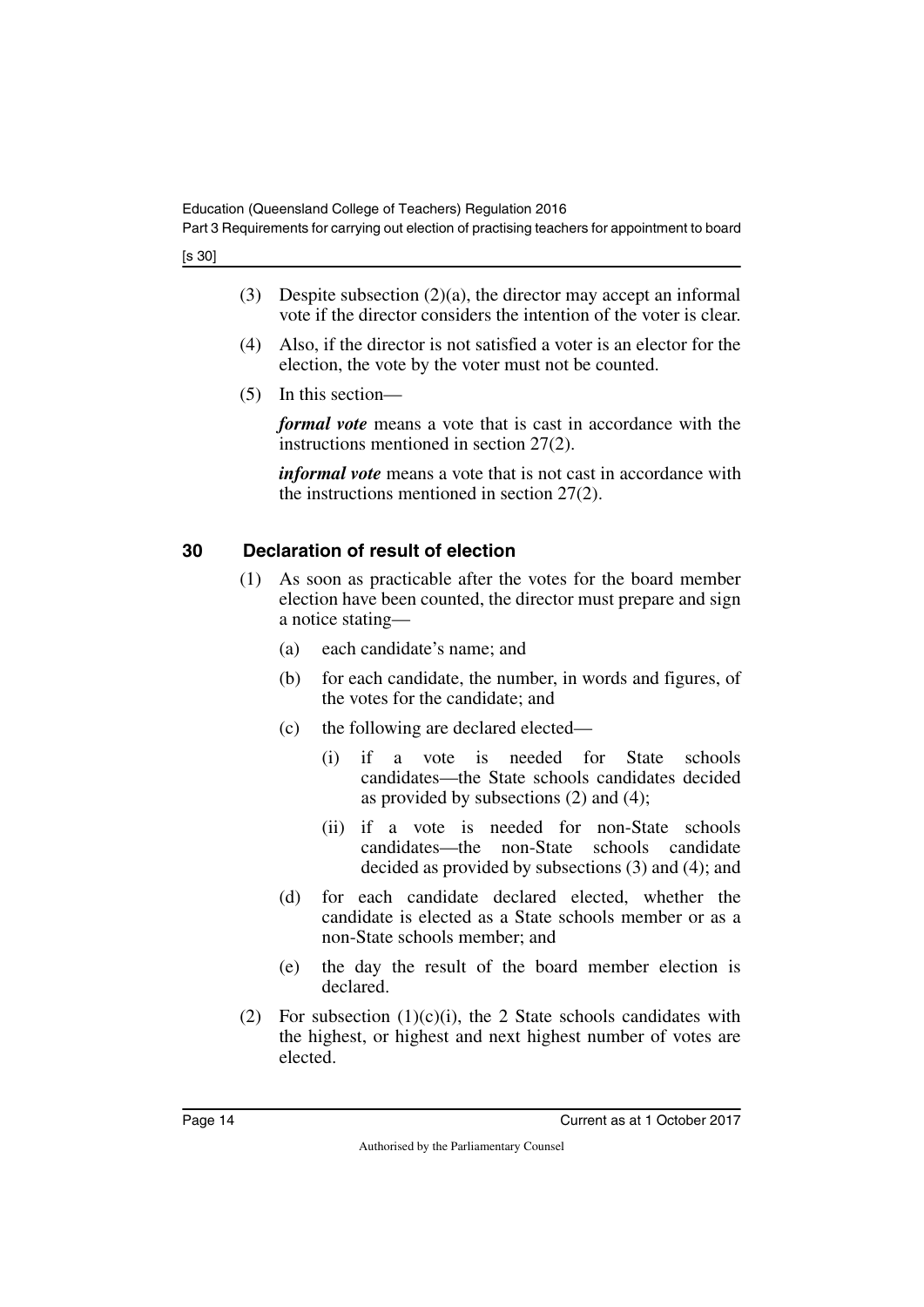[s 31]

- (3) For subsection  $(1)(c)(ii)$ , the non-State schools candidate with the highest number of votes is elected.
- (4) If 2 or more candidates (the *tied candidates*) receive the same number of votes, so that it is not possible to identify which of the tied candidates is elected under subsection (2) or (3), the director must decide, by lot, which of the tied candidates is elected.
- (5) The director's signing of the notice must be witnessed by 2 other persons, and both witnesses must also sign the notice.
- (6) The director must give the notice to the Minister as soon as practicable after subsection (5) is complied with for the notice.
- (7) In this section—

<span id="page-16-1"></span>*vote* means a vote counted under section 29.

# <span id="page-16-0"></span>**Division 6 Other matters**

### <span id="page-16-2"></span>**31 Election not to be invalid**

<span id="page-16-3"></span>The board member election is not invalid because of—

- (a) a formal error or defect in a declaration or other instrument or in a publication made, or intended to be made, under this regulation; or
- (b) a publication being out of time; or
- (c) a delay in holding the election at the time appointed or in taking an action in relation the election; or
- (d) an inadvertent failure to give an elector a notice or ballot; or
- (e) a defect of a merely formal nature.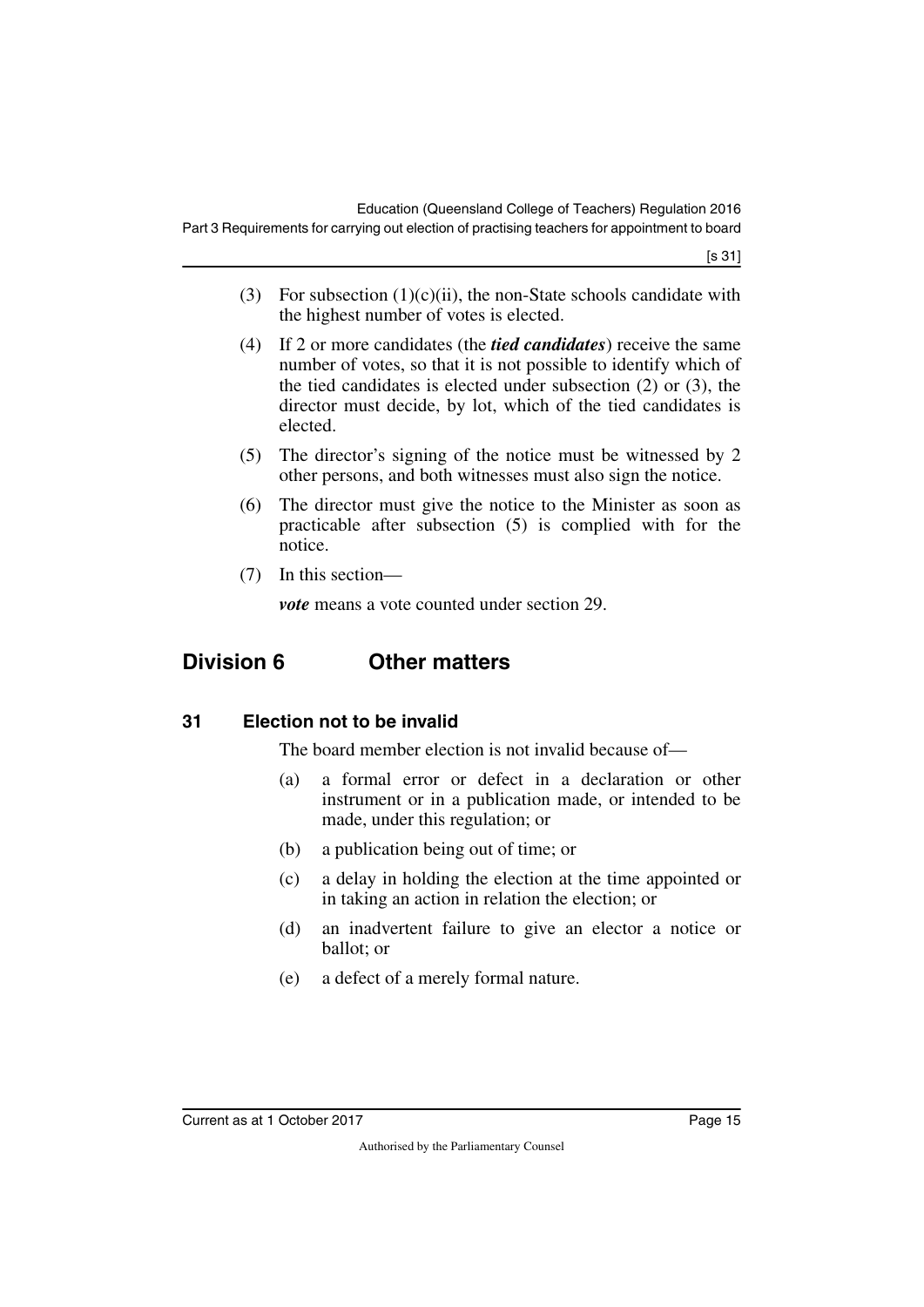<span id="page-17-0"></span>[s 32]

# **Part 4 Miscellaneous**

#### <span id="page-17-3"></span><span id="page-17-2"></span>**32 Changes in approved teacher's circumstances to be notified to college**

<span id="page-17-1"></span>For section 71(2) of the Act, definition *prescribed change in circumstances*, a change in any of the following for an approved teacher is prescribed—

- (a) the teacher's name;
- (b) the teacher's address;
- (c) if the teacher is employed at a school on a permanent full-time or permanent part-time basis—the school at which the teacher is employed;
- (d) if the teacher relied on possession of a qualification to obtain registration or permission to teach—removal or variation of the qualification.

#### <span id="page-17-4"></span>**33 National professional standards**

- <span id="page-17-5"></span>(1) For section 235(8) of the Act, definition *national professional standards*, the national professional standards prescribed are the professional standards for teachers approved by the Ministerial Council.
- (2) In this section—

*Ministerial Council* means the Council of Commonwealth, State and Territories Ministers with responsibility for school education, as it exists from time to time.

#### <span id="page-17-6"></span>**34 Fees**

<span id="page-17-7"></span>The fees payable under the Act are stated in schedule 1.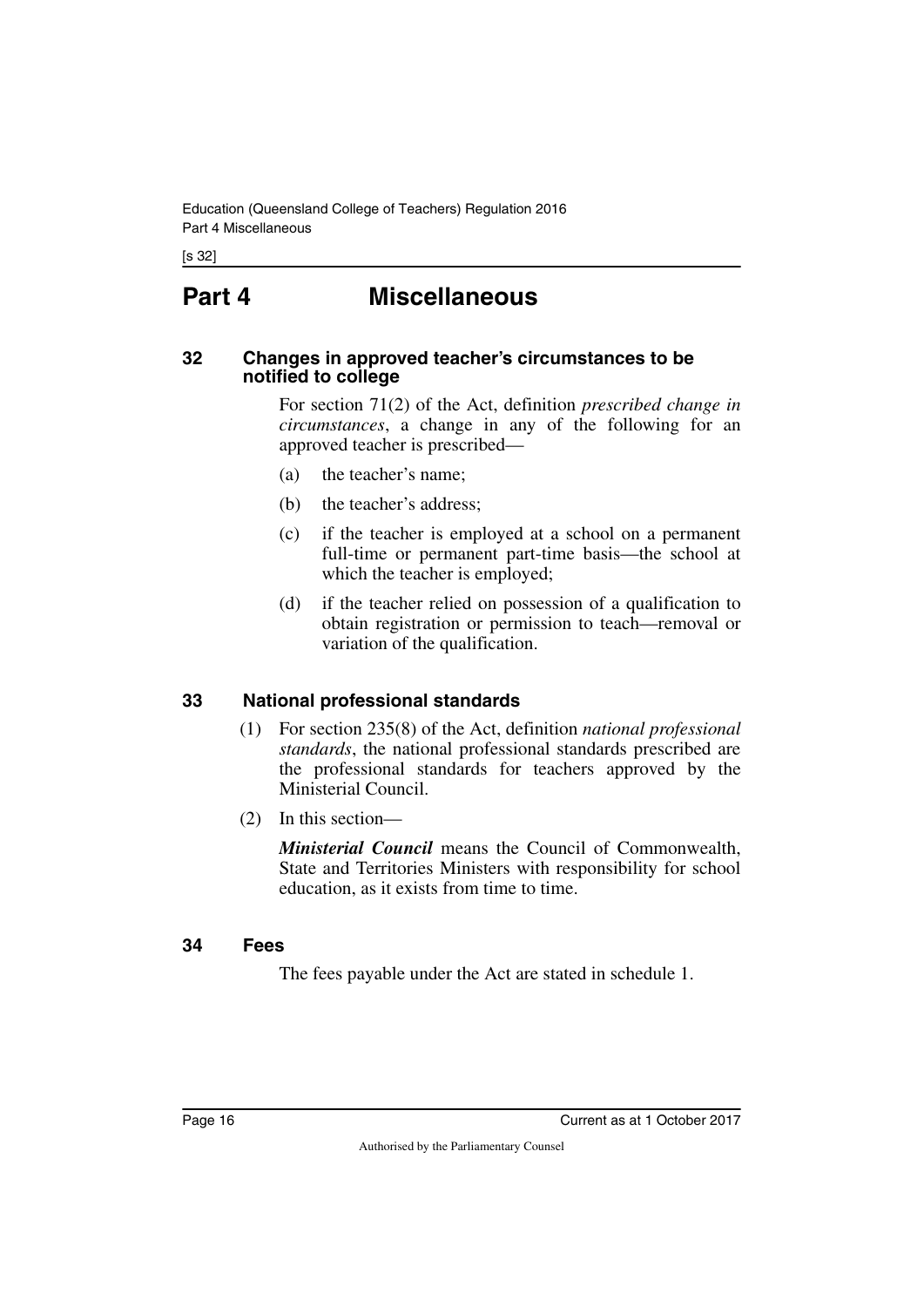[s 35]

#### <span id="page-18-0"></span>**35 Waiver of fee—financial hardship**

<span id="page-18-3"></span><span id="page-18-1"></span>The board may waive, wholly or partly, payment of a fee payable under the Act by a person if the board is satisfied payment of the fee would cause the person financial hardship.

# <span id="page-18-2"></span>**Part 5 Repeal**

#### <span id="page-18-4"></span>**36 Repeal**

<span id="page-18-5"></span>The Education (Queensland College of Teachers) Regulation 2005 SL No. 279 is repealed.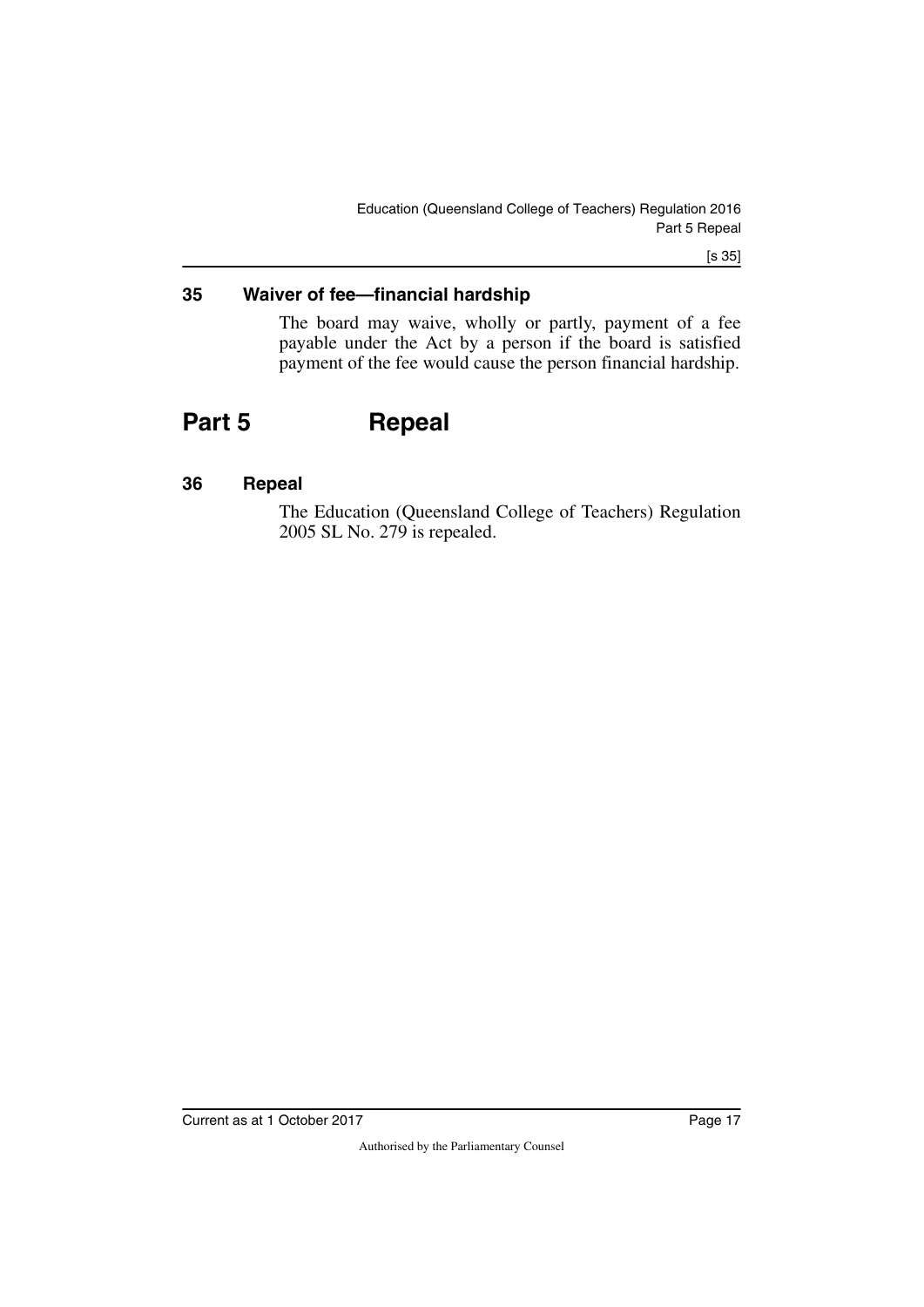<span id="page-19-1"></span><span id="page-19-0"></span>Schedule 1

# **Schedule 1 Fees**

section 34

|                |                                                         |      |                                                                                                                                                                       | \$     |
|----------------|---------------------------------------------------------|------|-----------------------------------------------------------------------------------------------------------------------------------------------------------------------|--------|
| $\mathbf{1}$   |                                                         |      | Eligibility application fee (Act, s $12E(3)(c)(i)$ )                                                                                                                  | 134.60 |
| $\overline{2}$ | Registration application fee (Act, s $14(2)(b)(iii)$ )— |      |                                                                                                                                                                       |        |
|                | (a)                                                     |      | for a person who holds a qualification-                                                                                                                               |        |
|                |                                                         | (i)  | from a registered higher education provider for<br>education<br>preservice<br>teacher<br>program<br>a<br>approved by the college under section 236 of<br>the Act; and |        |
|                |                                                         | (ii) | successfully completed not more than 2 years<br>before the application is made                                                                                        | nil    |
|                | (b)                                                     |      | for another person                                                                                                                                                    | 104.50 |
| 3              |                                                         |      | Permission to teach application fee (Act, s $14(2)(b)(iii)$ )                                                                                                         | 104.50 |
| 4              |                                                         |      | Registration fee (Act, $s$ 14(2)(b)(iv))                                                                                                                              | 134.60 |
| 5              |                                                         |      | Permission to teach fee (Act, s $14(2)(b)(iv)$ )                                                                                                                      | 134.60 |
| 6              |                                                         |      | Restoration application fee (Act, s $37(1)(b)(ii)$ )                                                                                                                  | 81.75  |
| 7              |                                                         |      | Replacement fee (Act, $s$ 63(2)(b))—                                                                                                                                  |        |
|                | (a)                                                     |      | for a certificate of registration                                                                                                                                     | 36.90  |
|                | (b)                                                     |      | for a certificate of permission to teach                                                                                                                              | 36.90  |
| 8              |                                                         |      | Annual fee, for each registration year $(Act, s 66(1))$                                                                                                               | 86.70  |
| 9              |                                                         |      | Fee for late payment of annual fee $(Act, s66(4))$                                                                                                                    | 29.50  |
| 10             |                                                         |      | Criminal history check fee (Act, schedule 3, definition<br>criminal history check fee)                                                                                | 26.60  |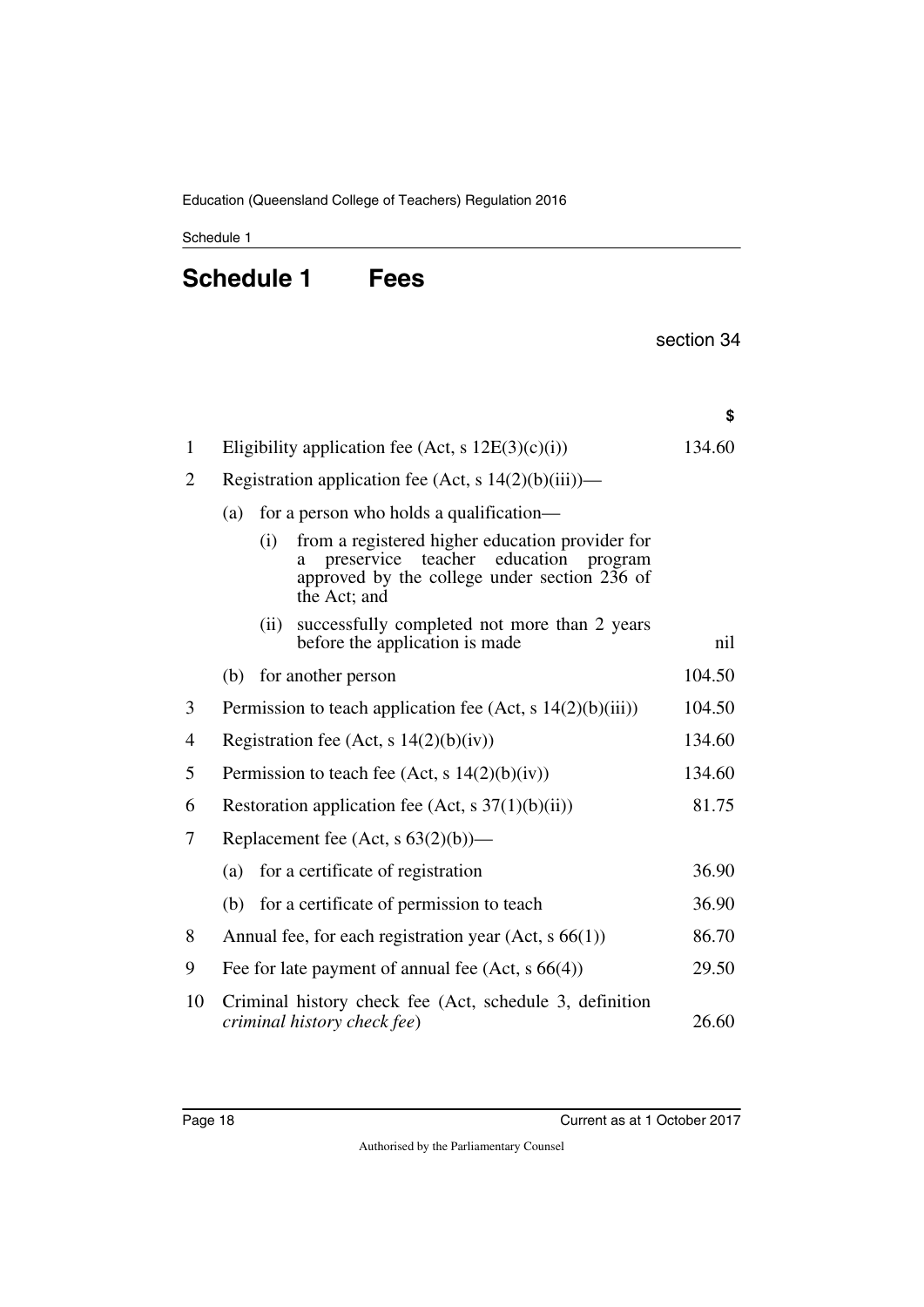Schedule 2

# <span id="page-20-0"></span>**Schedule 2 Dictionary**

section 3

<span id="page-20-1"></span>*board member election* see section 13.

*course of preservice teacher education* means a course of preservice teacher education provided by a registered higher education provider.

*election day* means the day fixed under section 15(1) for a board member election.

*election time*, for a board member election, means the time on the election day by which votes must be returned to the director, as decided by the board.

*elector* see section 16.

*final nomination day* see section 17(1)(b).

*graduate course of preservice teacher education* means a graduate course of preservice teacher education provided by a registered higher education provider.

*non-State schools candidate* means a candidate for a board member election who is a practising teacher employed by the employing authority for a non-State school.

*non-State schools member* means a person elected for appointment as a member of the board under section  $239(1)(i)(ii)$  of the Act.

*notice of election* see section 17(1).

*professional studies* means studies in teacher education that include—

- (a) theoretical and practical aspects of education including, for example, psychology, philosophy, the social context of schooling, curriculum studies and studies in teaching and learning; and
- (b) supervised teaching experience.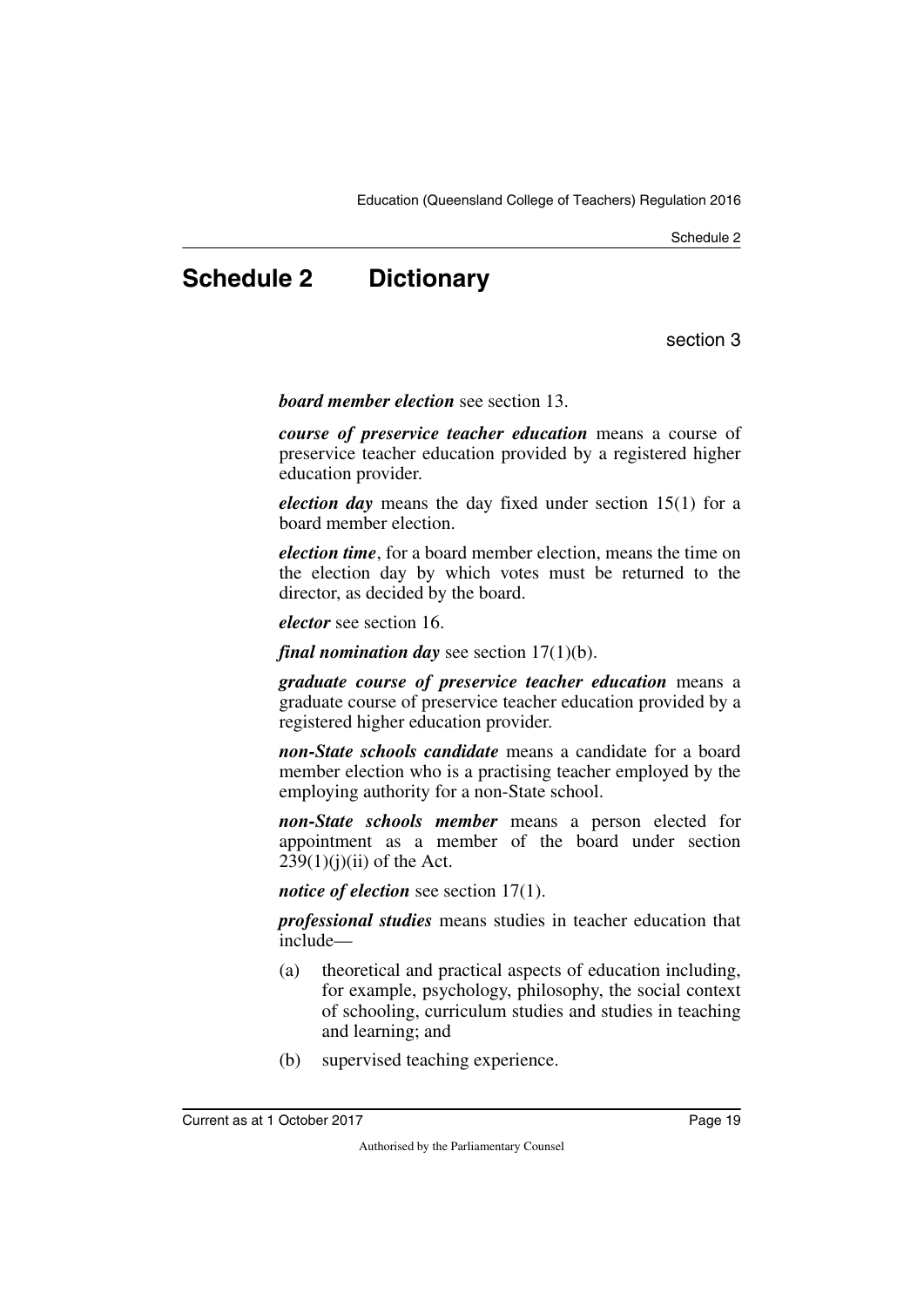#### Schedule 2

*roll of electors* see section 16.

*State schools candidate* means a candidate for a board member election who is a practising teacher employed by the State.

*State schools member* means a person elected for appointment as a member of the board under section  $239(1)(j)(i)$  of the Act.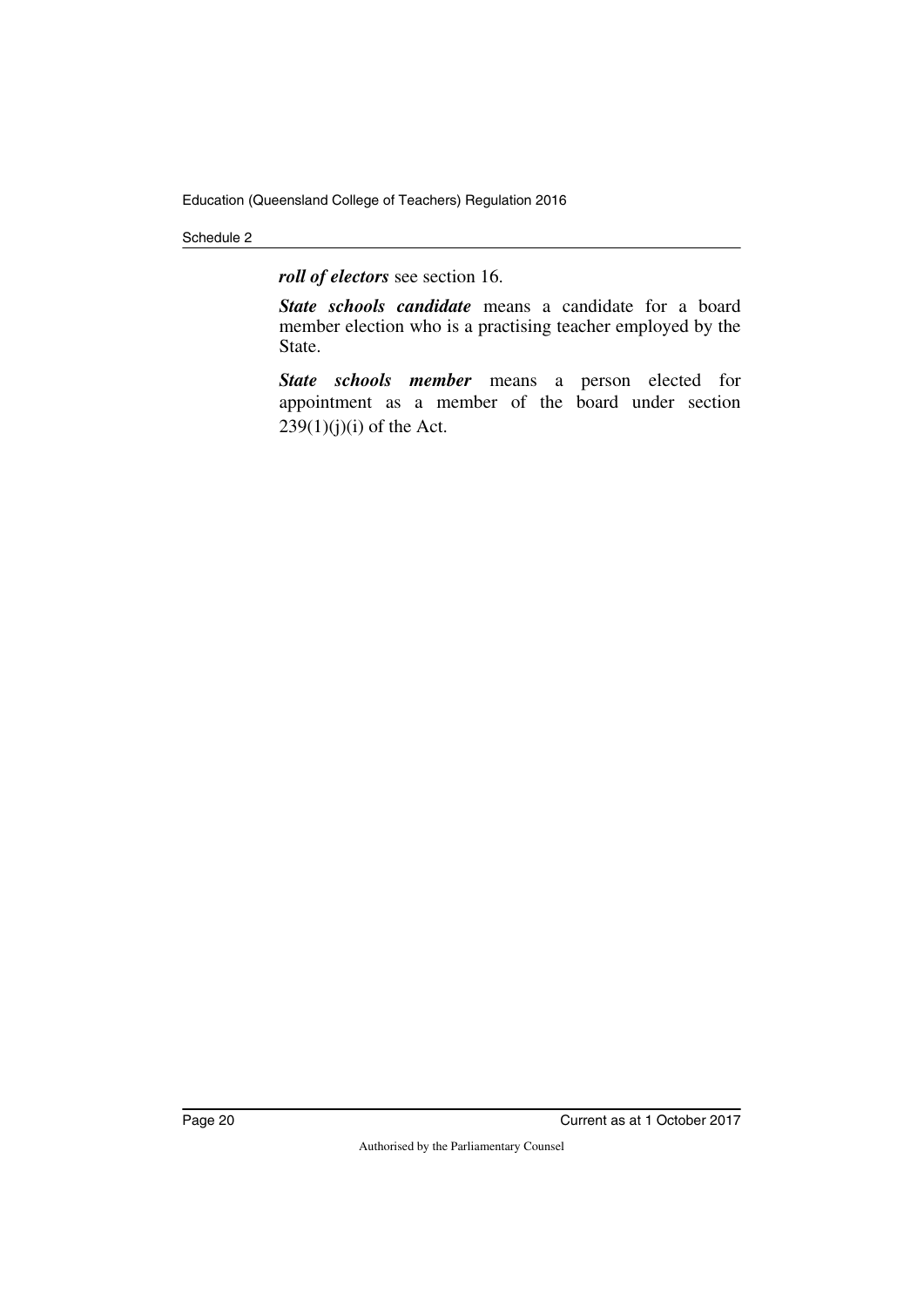# **1 Index to endnotes**

2 Key

- 3 Table of reprints
- 4 List of legislation
- 5 List of annotations

# **2 Key**

**Key to abbreviations in list of legislation and annotations**

| Key | <b>Explanation</b>                                          | Key          | <b>Explanation</b>              |
|-----|-------------------------------------------------------------|--------------|---------------------------------|
|     | $AIA = Acts Interpretation Act (prev) = previously$<br>1954 |              |                                 |
|     | $\text{and} = \text{amended}$                               |              | proc = proclamation             |
| t   | $\mathbf{a} \mathbf{m} \mathbf{d}$ = amendment              |              | $\mathbf{prox} = \mathbf{prox}$ |
|     | $ch = chapter$                                              | $pt = part$  |                                 |
|     | $def = definition$                                          |              | $pubd = published$              |
|     | $div = division$                                            |              | $R[X] =$ Reprint No. [X]        |
|     | $exp = expires/expired$                                     |              | $RA$ = Reprints Act 1992        |
|     | $\mathbf{gaz} = \mathbf{gazette}$                           |              | $reloc =$ relocated             |
|     | $hdg =$ heading                                             | m            | $renu = renumbered$             |
|     | $ins = inserted$                                            |              | $rep = rep\neq$                 |
|     | $\mathbf{lap} = \mathbf{lapsed}$                            |              | $(retro = retrospectively)$     |
| d   | $notf = notified$                                           | $r_{V}$      | $=$ revised version             |
|     | $num = numbered$                                            | $\mathbf{s}$ | $= section$                     |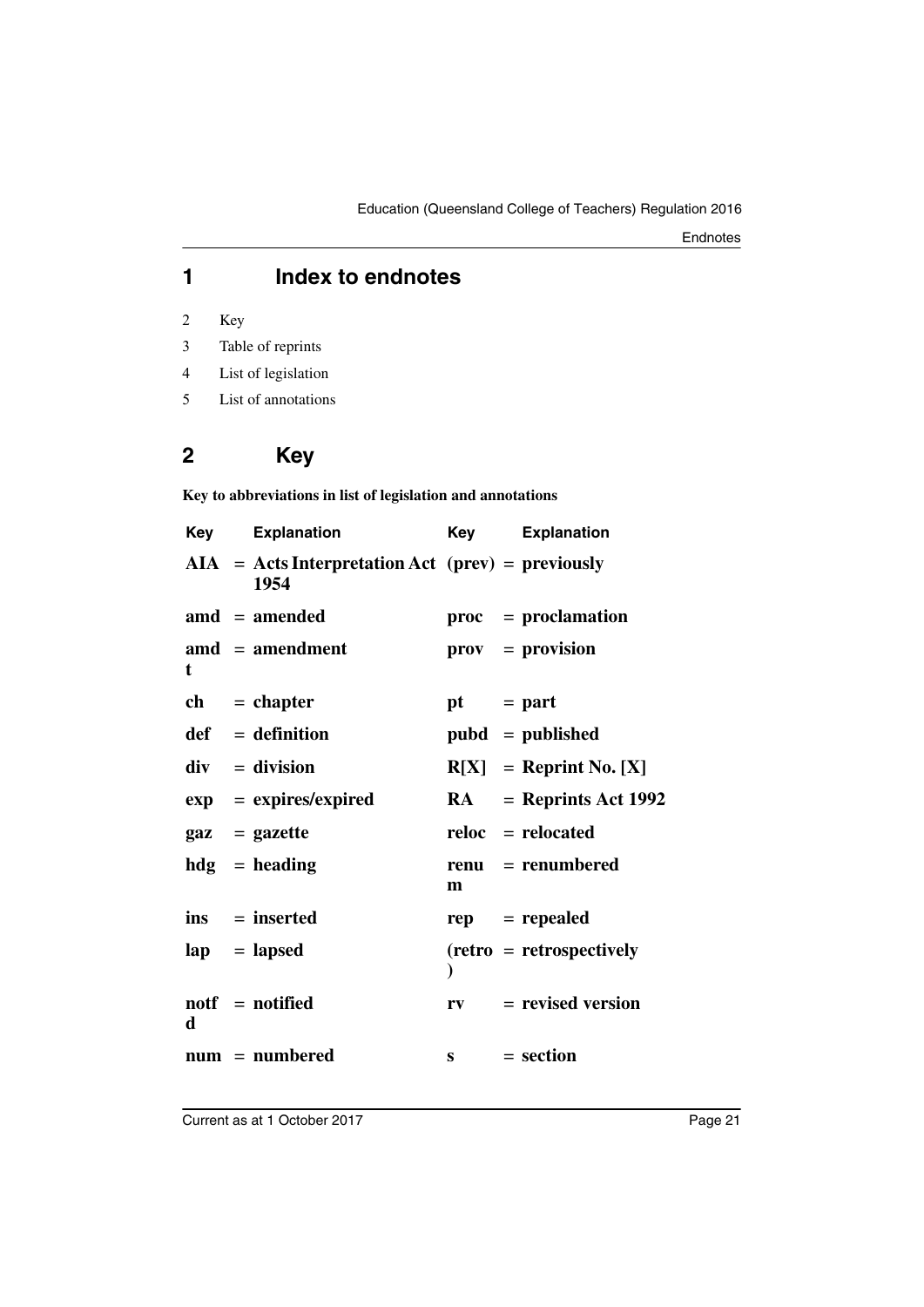Education (Queensland College of Teachers) Regulation 2016

#### **Endnotes**

|   | <b>Key</b> Explanation         | Key        | <b>Explanation</b>                                  |
|---|--------------------------------|------------|-----------------------------------------------------|
| c | $\theta$ in = order in council | sch        | $=$ schedule                                        |
|   | om = omitted                   |            | $sdiv = subdivision$                                |
|   | $orig = original$              | SIA –      | $=$ Statutory Instruments Act<br>1992               |
| p | $=$ page                       | <b>SIR</b> | $=$ Statutory Instruments<br><b>Regulation 2012</b> |
|   | $para = paragraph$             | SL         | $=$ subordinate legislation                         |
|   | $prec = preceding$             | sub        | $=$ substituted                                     |
|   | $pres = present$               | m          | $unnu = unnumbered$                                 |

**prev** = **previous**

# **3 Table of reprints**

A new reprint of the legislation is prepared by the Office of the Queensland Parliamentary Counsel each time a change to the legislation takes effect.

The notes column for this reprint gives details of any discretionary editorial powers under the *Reprints Act 1992* used by the Office of the Queensland Parliamentary Counsel in preparing it. Section  $5(c)$  and (d) of the Act are not mentioned as they contain mandatory requirements that all amendments be included and all necessary consequential amendments be incorporated, whether of punctuation, numbering or another kind. Further details of the use of any discretionary editorial power noted in the table can be obtained by contacting the Office of the Queensland Parliamentary Counsel by telephone on 3003 9601 or email legislation.queries@oqpc.qld.gov.au.

From 29 January 2013, all Queensland reprints are dated and authorised by the Parliamentary Counsel. The previous numbering system and distinctions between printed and electronic reprints is not continued with the relevant details for historical reprints included in this table.

| <b>Current as at</b> | <b>Amendments</b><br>included | <b>Notes</b>         |
|----------------------|-------------------------------|----------------------|
| 1 January 2017       | none                          | RA ss $7(1)(k)$ , 40 |
| 1 October 2017       | 2017 SL No. 195               |                      |